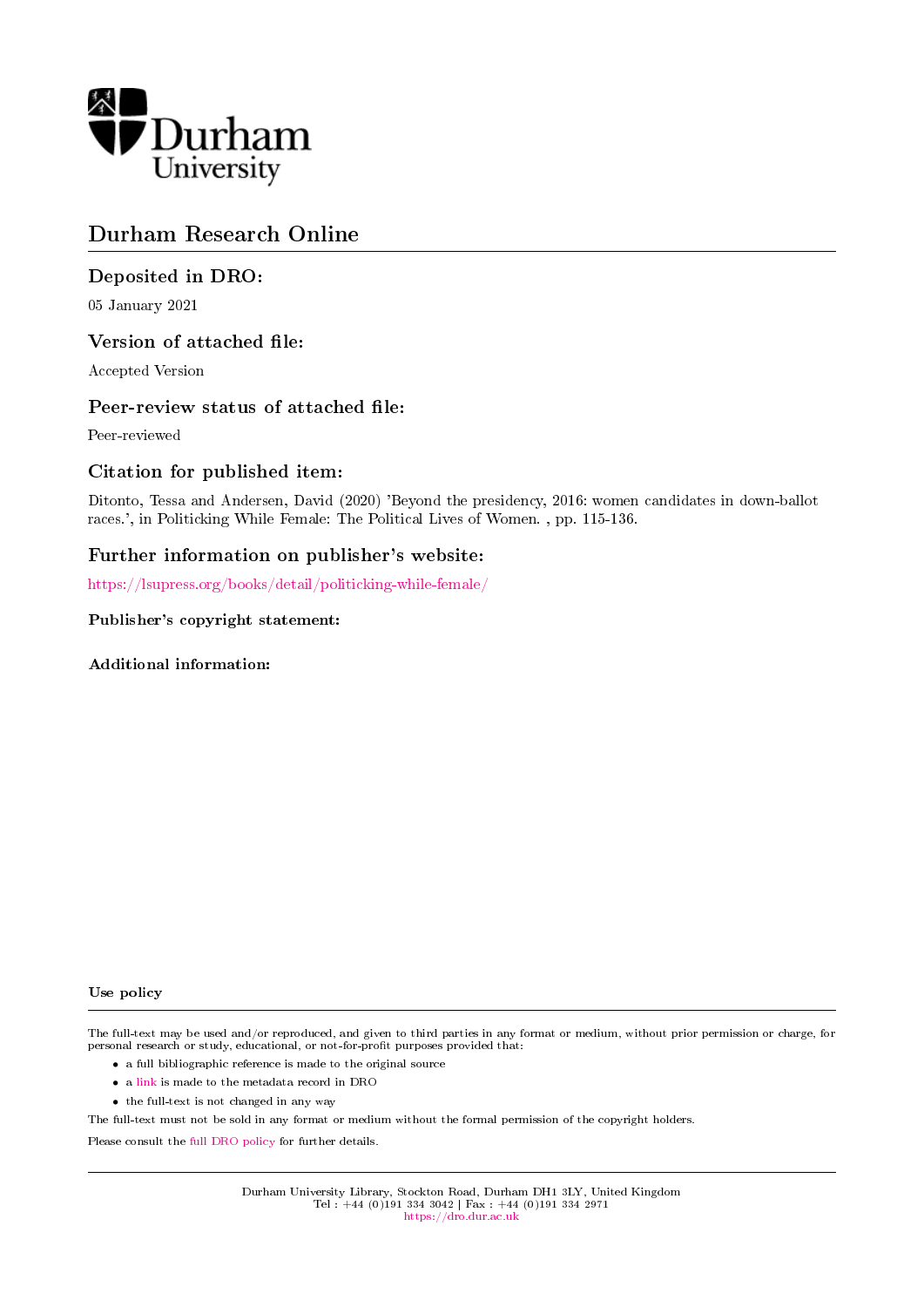#### **2016 Beyond the Presidency: Women Candidates in Concurrent Down-Ballot Races**

Tessa Ditonto and David J. Andersen

Hillary Clinton's 2016 candidacy for the presidency was an important moment for women's political representation in the United States. Much has been written about the experiences of Clinton herself and about the significance of a woman running as a major party presidential nominee for the first time. However, far less attention has been paid to the experiences of the other women who ran for office across the country in the same year. 2016 saw more women running for office than any other previous year, which suggests important strides for women's representation. On the other hand, 2016 was one of the few election cycles since 1992 in which women gained no seats in Congress. Similarly, experimental research has found that down-ballot women may be disadvantaged when other women run for higher office simultaneously, as gender-based stereotypes and biases become more salient to voters when they are asked to consider supporting multiple women at once (Ditonto and Andersen 2018). In 2016, for the first time in the United States, every voter in the country saw a woman at the top of their ticket. While an important milestone in and of itself, t is also possible that this served to disadvantage women running down-ballot.

While Ditonto and Andersen (2018) suggests that Clinton's candidacy may have served as an obstacle to other women's electoral success, this hypothesis has only been tested in an experimental setting. Of course, experimental research is limited, since it trades elements of real-world generalizability for the ability to draw causal inferences. Finding experimental evidence that the presence of multiple women on the ballot can serve as an obstacle to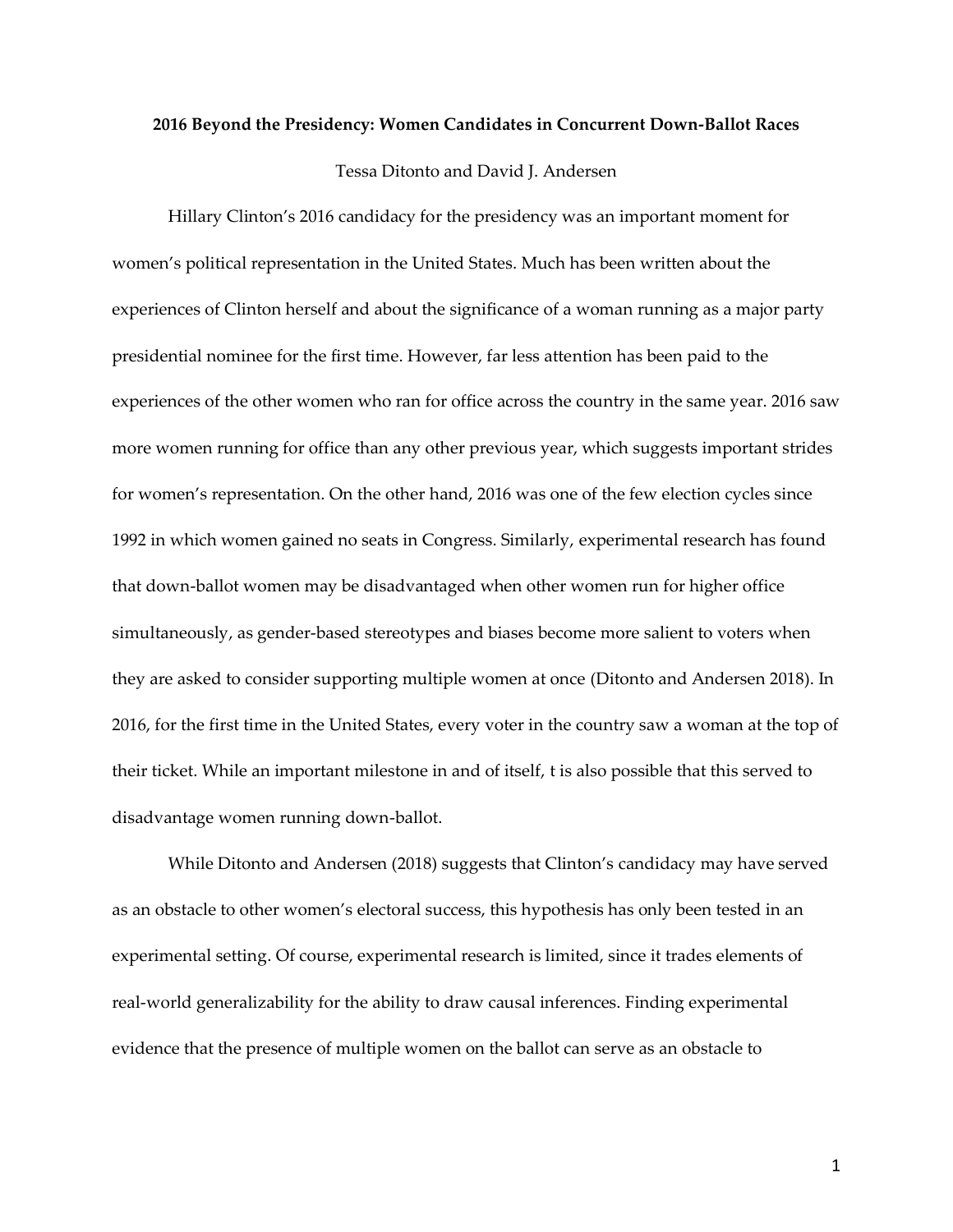individual female candidates does not necessarily mean that those findings will translate to actual elections with all of their complexity.

In this paper, we seek to determine whether the pattern of experimental findings mentioned above emerges in a real election. Since Democrats saw the first female presidential candidate from a major party at the top of their ticket, 2016 provides an excellent opportunity to do just that. We utilize data from the 2016 Cooperative Congressional Election Study in order to examine whether the number of other women running for office simultaneously affected voters' willingness to support female House candidates. We find that, even in actual elections, female candidates in down-ballot races may be less likely to win when they run at the same time as other women further up the ballot. Democrats, in particular, follow the same general pattern as subjects in our experiments. When the only other in-party female candidate they saw was Hillary Clinton, Democrats were actually more likely to support a female in-party House candidate than a male in-party House candidate. However, when they saw another woman running for either Senate or governor, they became far less likely to support their female House candidate. Republicans, on the other hand, were less likely to support female candidates who ran in isolation, but were *more* likely to support female House candidates when other women also appeared on the ballot. Possible explanations for this unexpected finding are considered below.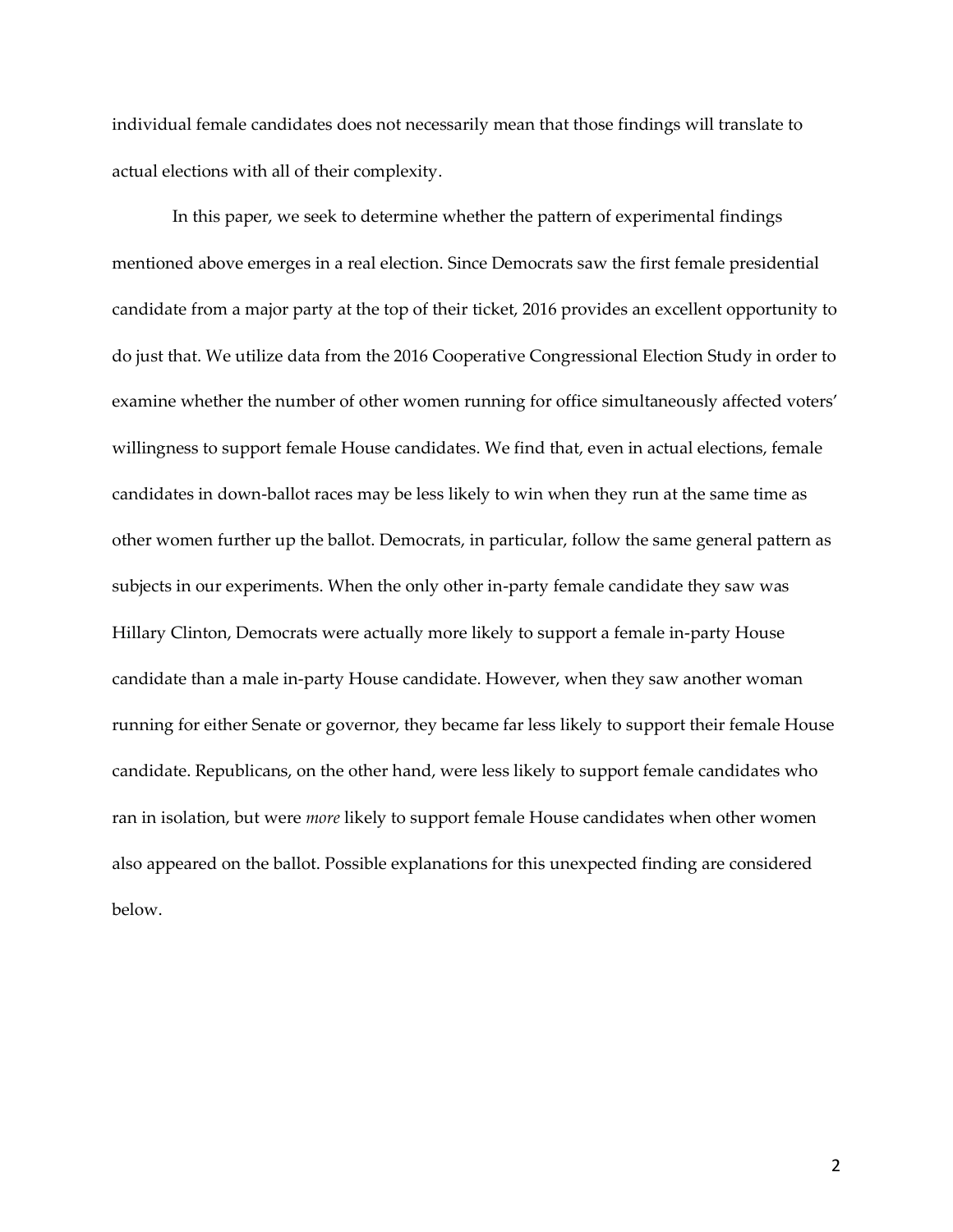#### **Candidate Sex and Voter Decision-Making**

The under-representation of women in elected office in the United States is undeniable. 1 Political science research points to multiple causes for this phenomenon, including differences in the candidate emergence process (Lawless and Fox 2015) and various structural barriers to women's success (e.g. Palmer and Simon 2008; Sanbonmatsu 2006). On the other hand, the role of voter bias and stereotypes is unclear. Findings from aggregate vote totals (looking at one election at a time) have found that women are no less likely to win their races than men are (Burrell 1994; Seltzer, Newman and Leighton 1997; Darcy, et al 1994; Woods 2000; Dolan 2004). On the other hand, evidence suggests that voters may hold a number of gender-based stereotypes that they apply to female candidates, including that they are more feminine, communal, emotional, warm and gentle, but that they are less masculine, agentic, assertive, competent and strong (Huddy and Terkildsen 1993; Kahn 1996; Leeper 1991; Alexander and Andersen 1993; Cook, Thomas and Wilcox 1994; Dolan 2004; Rosenwasser and Seale 1988, Leeper 1991).

While some scholars have found that these stereotypes may not affect election outcomes (Dolan 2014; Brooks 2013; Hayes 2011), others have found that their influence may be contingent upon multiple aspects of the overall electoral environment, such as whether feminine or masculine issues are salient (Cook, Thomas and Wilcox 1994; Dolan 2004; Holman, Merolla and Zechmeister 2011; Lawless 2004), which office is being sought (Huddy and Terlkildsen 1993b; Ono and Burden 2018), whether feminine stereotypes are activated by

<sup>1</sup> See The Center for American Women in Politics for the latest numbers: www.cawp.rutgers.edu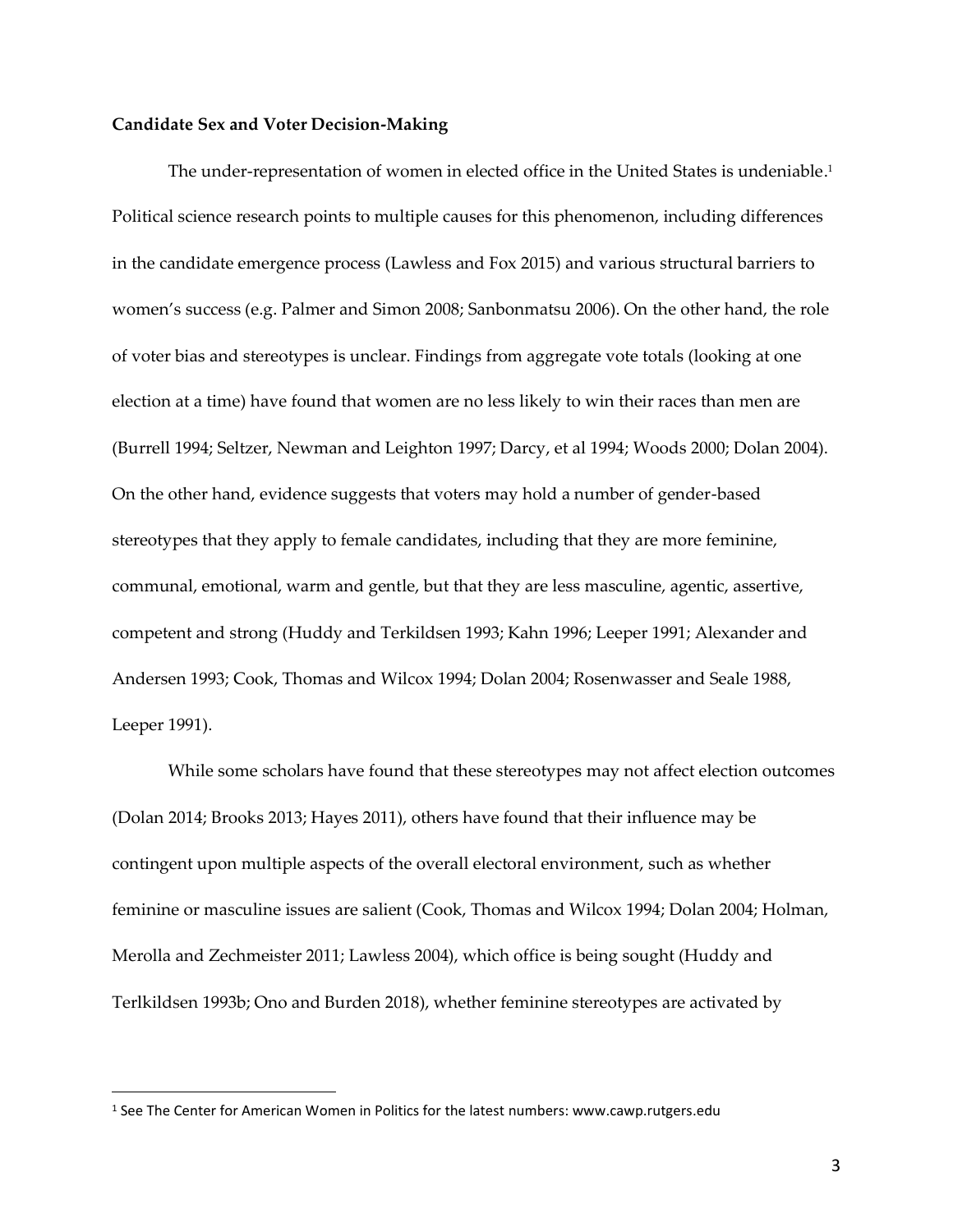campaign messages (Bauer 2015a), and which voters one looks at (Bauer 2015b). Further, evidence suggests that women in leadership roles are subject to stereotypes and biases that women, in general, may not be. Specifically, assumptions that women are higher in communal traits like compassion, sensitivity and nurturing are seen as incongruent with expectations that leaders are agentic, strong and assertive (Eagly 1987; Eagly and Karau 2002). Schneider and Bos (2014) similarly find that female candidates are perceived as a subtype of women and subject to unique stereotypes related to masculine and leadership characteristics. Finally, Ditonto, et al (2014), and Ditonto (2017; 2018) find that female candidates are evaluated more heavily on the "masculine" trait of competence than male candidates and that this can pose problems for them if they are portrayed as lacking in competence.

Importantly, almost all of this literature considers female candidates running only in single races, as if each election were contested in isolation. The United States' electoral system requires voters to learn about and evaluate candidates for multiple races simultaneously, however, and this may have implications for individual candidates. While it is obvious that a candidate running for a seat in Congress will be judged in relation to their opponent for the same seat, for example, it is also likely that voters' evaluations of that candidate will be influenced by the candidates running for Senate, governor, or president at the same time, as well. To better understand candidate evaluation in the American context, then, it may be helpful to consider who is running in other concurrent races, too.

### **Female Candidates and Concurrent Elections**

For this reason, we posit that if we want to understand how voters' attitudes and behavior affect individual female candidates, then it is important to examine the gender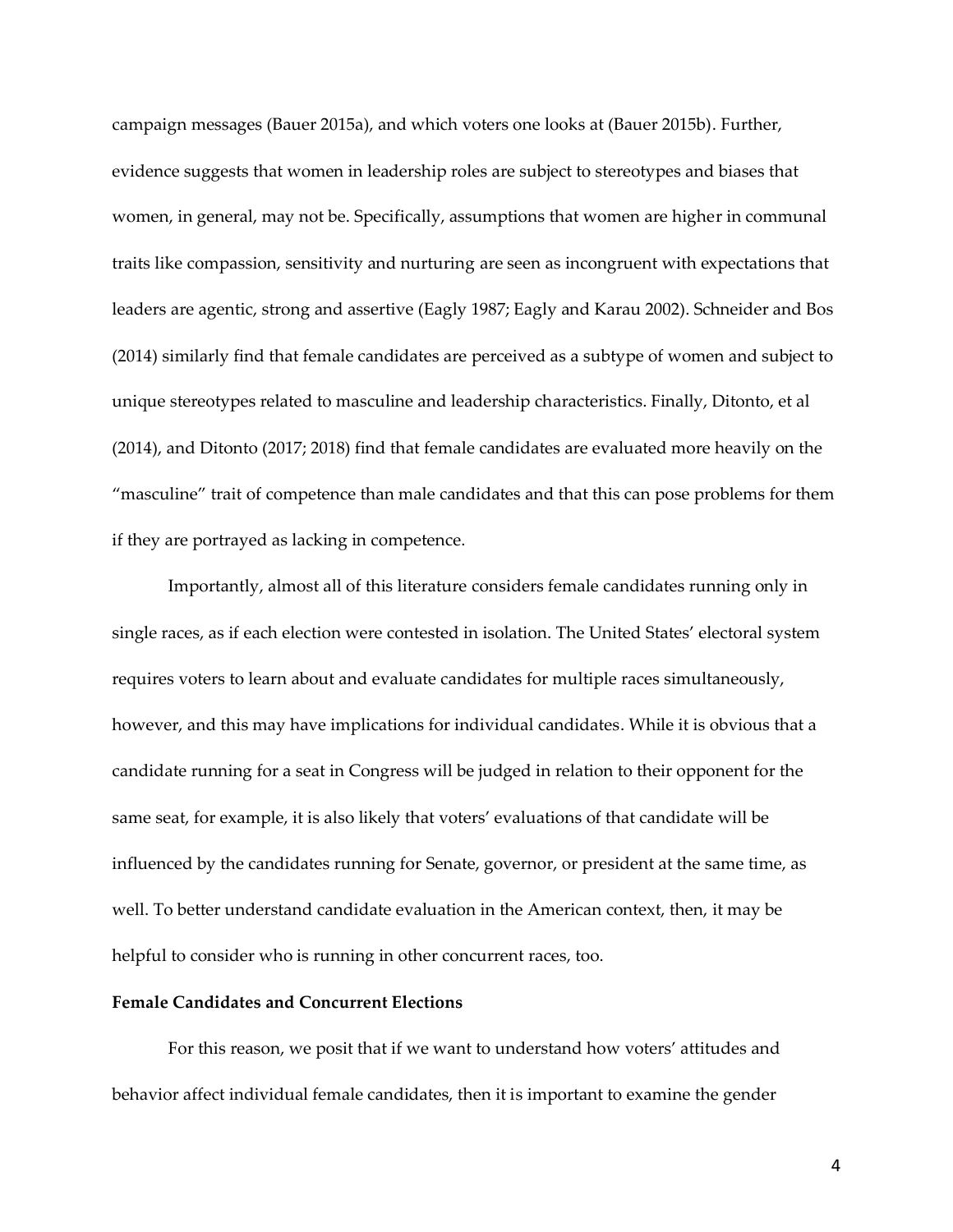composition of all of the races being contested simultaneously in one election cycle. The number of campaigns being waged at the same time will drastically alter the information environment in which a vote decision must be made. The more offices on the ballot, the more total information a voter must gather in order to make an informed set of vote decisions. Though Americans are a notoriously politically uninformed and inattentive population, in general (Delli Carpini and Keeter 1996), political psychologists have demonstrated that voters are often able to use information shortcuts as a means of making relatively high-quality decisions without having to gather all relevant information (Lau and Redlawsk 1997, Lupia 2000). Presumably, as a campaign environment becomes more crowded, these heuristics become more and more useful, because voters learn less information about each set of candidates and must rely upon short-cuts (Wolak 2009, Andersen 2009).

If choosing a Senator were our only life task, for example, we would certainly have the time and energy necessary to learn all there was to know about the candidates for that office. In reality however, the US is unique in the sheer number of elections that are often contested at the same time. Americans typically have multiple high-level offices to learn about in any given campaign season, and these tasks are on top of other state and local races as well, not to mention more pertinent concerns like family and work.

We posit that the total number of women running in all of these races is consequential for female candidates thanks to a combination of the negative content of many gender stereotypes and the still-novel context of seeing multiple women on the same ballot. Even if voters still harbor doubts about women as political leaders, other politically relevant information (like partisanship) may override those doubts in individual races, especially races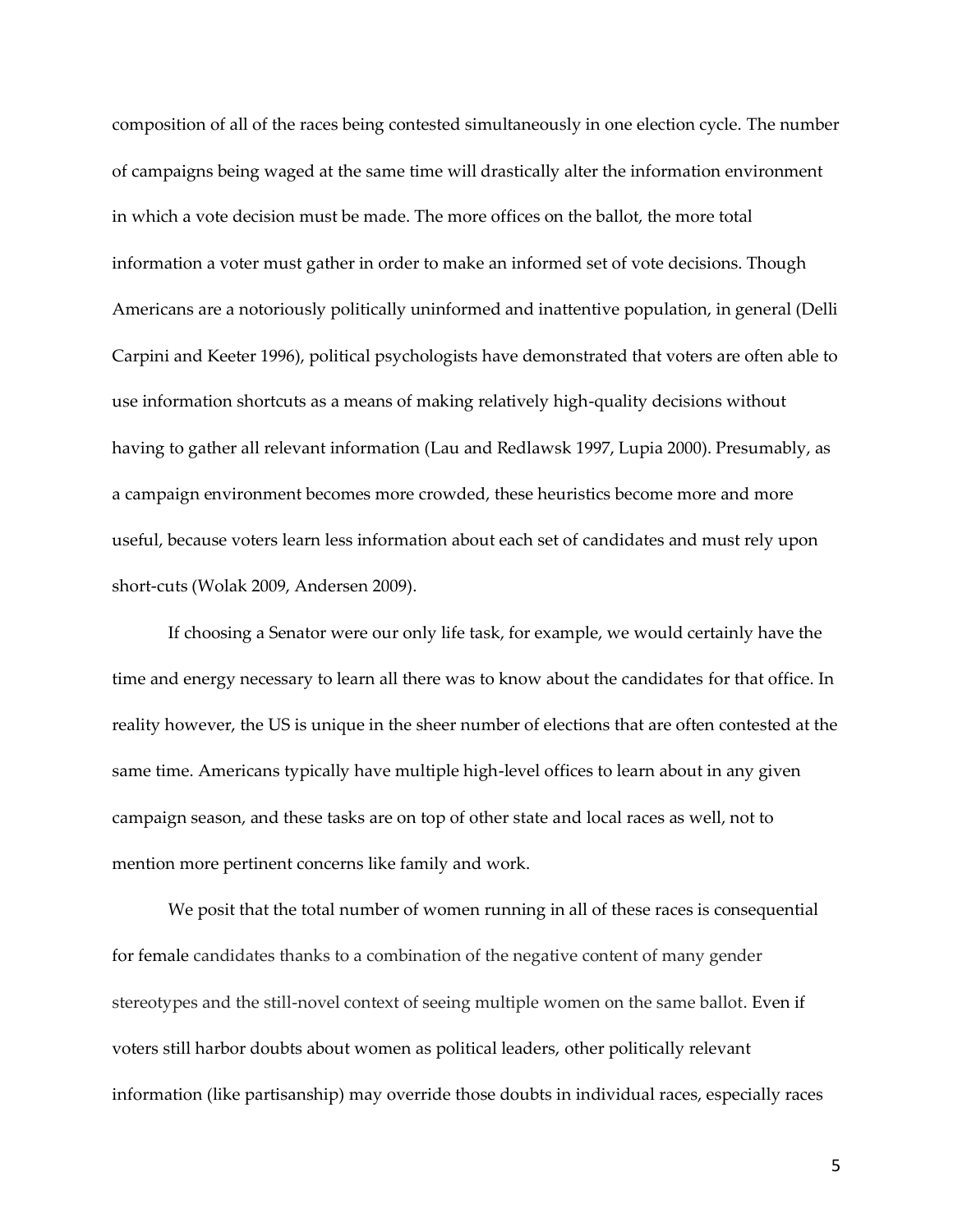in which the candidates are well known. However, the negative content of many gender-based stereotypes—specifically the underlying assumption that feminine gender roles and leadership roles are incongruent, and that women are less qualified, strong and competent (e.g. Eagly and Karau 2002, Schneider and Bos 2014)—means that they may disadvantage female candidates if and when they are applied by voters. Election cycles that include women running for multiple offices simultaneously may "activate" gender stereotypes for voters (e.g. Sinclair and Kunda 1999; Kunda and Spencer 2003; Bauer 2015) in ways that seeing one woman in a field otherwise comprised of men may not.

Though more women are running for office with each election cycle, the reality of American elections is that most candidates are still men, so voters likely still expect (either consciously or unconsciously) to see mainly men on their ballots. The presence of multiple women in one election cycle may draw voters' attention to gender in a number of ways. First, the sheer novelty of many women running at once may be enough to trigger gender-based stereotypes and/or prejudices in voters. Second, as more women run at the same time, gender and gendered policy issues may become more salient in that election cycle, with the media and candidates themselves spending more time addressing these things in their communication with the public. As gender becomes more salient in an election cycle, gender-based stereotypes may become more accessible and, therefore, a more readily-used heuristic by voters.

Additionally, we also expect that gender may matter more for the candidates that voters know the least about. Gender cues serve as proxies for other information. Because stereotypic information is more salient when less individuating information is incorporated into a person judgment (Locksley, Borgida, Brekke, and Hepburn 1980; Locksley, Hepburn and Ortiz 1982;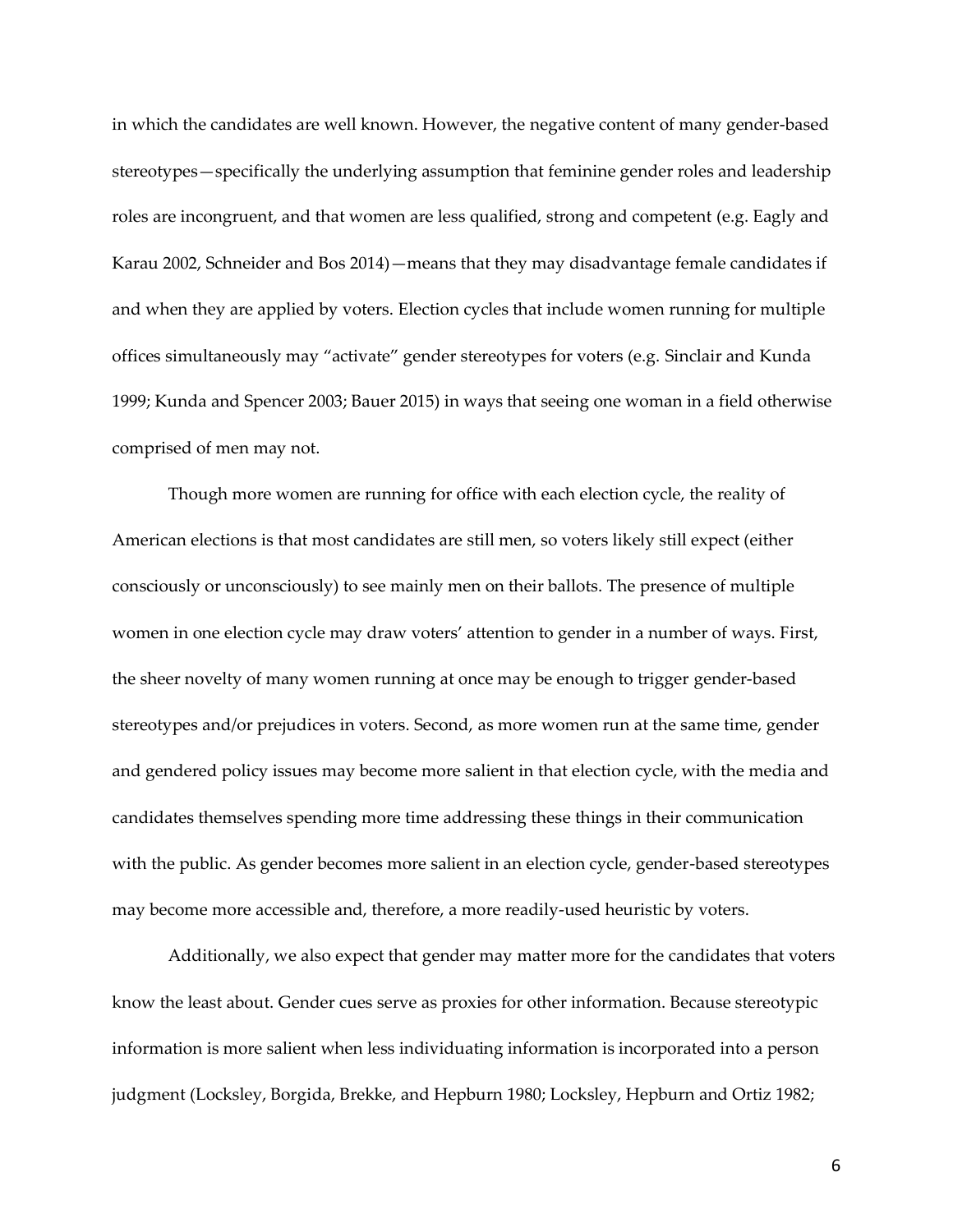Ashmore 1981; Eagly and Wood 1982), our best chance to observe the effect of such cues may be in offices where voters are least likely to learn much specific information about the candidates (and thus are less likely to counteract stereotypes/prejudices). Assuming that voters have a fixed amount of time and energy that they are able and willing to devote to an election, as the number of offices on the ballot increases, voters can either learn an equal amount of information about the candidates for each office —thereby decreasing the amount they learn about each candidate equally—or they can slim their information demands by learning relatively less about some offices and more about others. Either way, candidates in offices that receive less attention are likely subject to stereotypes and other heuristics to a greater extent than candidates in races to which voters devote a lot of time and attention. If heuristics become more important to voters as their information environments become more crowded, then, voters should rely more heavily on cues like a candidate's sex as more offices are added to the ballot.

Congressional candidates have the lowest average campaign spending and lowest recognition among the major offices and voters tend to spend less effort and attention in learning about congressional candidates than higher-office candidates. Therefore, it may be that the effects of multiple concurrent female candidates will be stronger for congressional candidates, relative to candidates for president, governor or Senate. In fact, both Wolak (2009) and Andersen (2009) find that concurrent elections disadvantage House members, in particular, because voters tend to devote more of their attention and information search to higher offices.

Women running for Congress, then, should be more subject to gender stereotypes than women in higher offices, since voters will presumably devote less time and energy to learning about them and apply stereotypes to them more readily (though see Ono and Burden 2018 for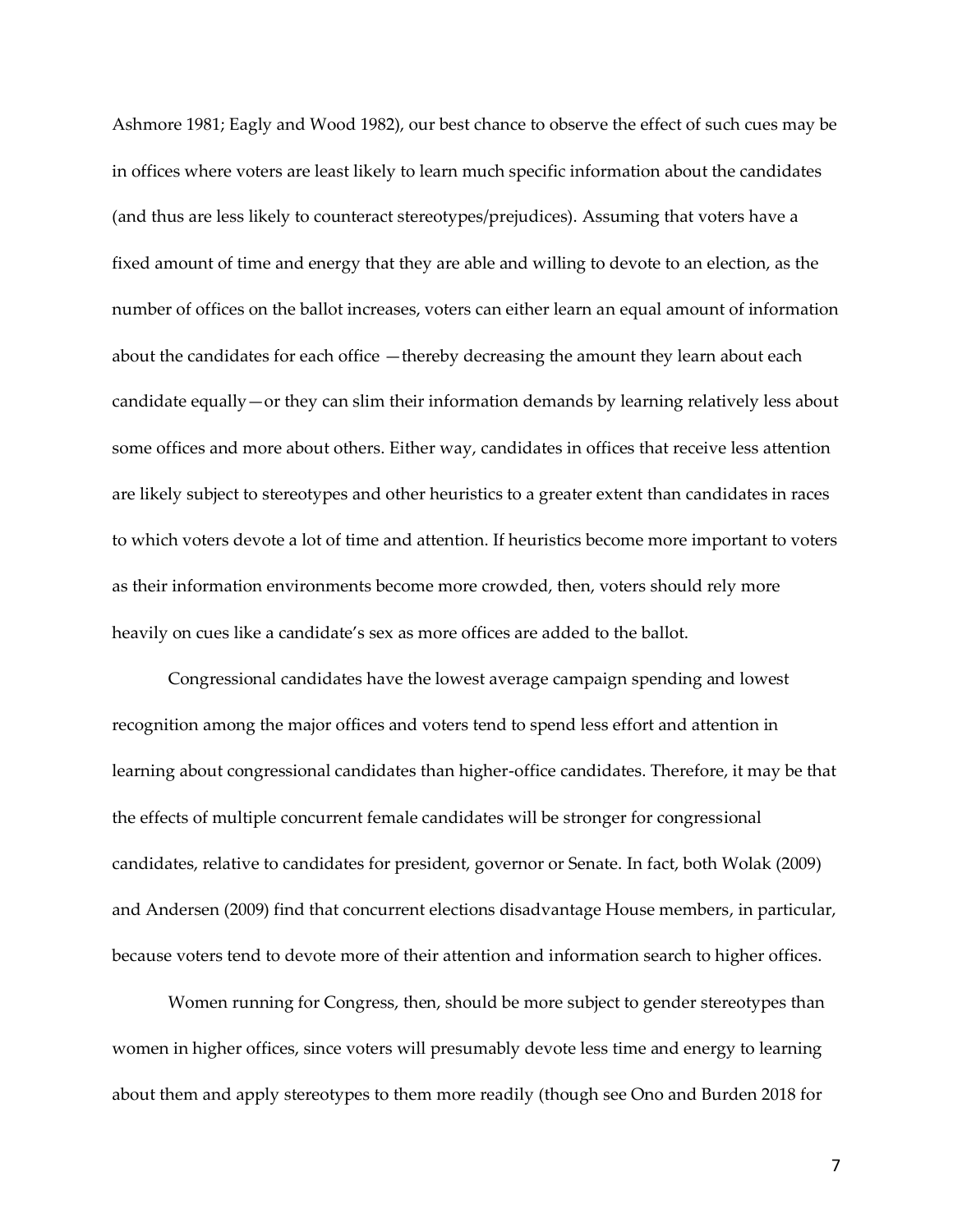evidence that gender stereotypes may affect women in presidential races more than lower races). When only one office is on the ballot, voters may be more willing to spend time gathering information about the candidates in the race, thereby learning enough total information to counteract gender-based or other stereotypes they may have. Similarly, when a campaign environment is crowded and a higher-level office like the presidency is contested alongside a House race, voters may take the time to learn about the presidential candidates while relying on stereotypes, like those based on gender, to a greater degree when it comes to the House.

This is precisely what we find in our 2018 experimental study.<sup>2</sup> Women who ran on their own did well—and even better than male candidates in some instances—but the story for women who ran alongside other women was more complicated. This was especially true for women who ran for lower office while another woman also sought election to an office further up the ballot. Female House candidates were both liked less and received participants' votes less often when another woman ran for higher office in the same party. What we still don't know is whether this pattern will be visible in a "real-world" election cycle, with all its complexity and nuance.

#### **The role of Partisanship**

Part of the complexity of real-world elections is the influence of partisanship and, of course, we expect partisanship to play an important role in this story. Because partisan cues when they are present—are almost always the most important consideration for voters in a US

<sup>&</sup>lt;sup>2</sup> Hennings and Urbatsch (2015) find a similar result in which women at the top of a ticket are much more likely to have a running mate of the opposite sex than men are.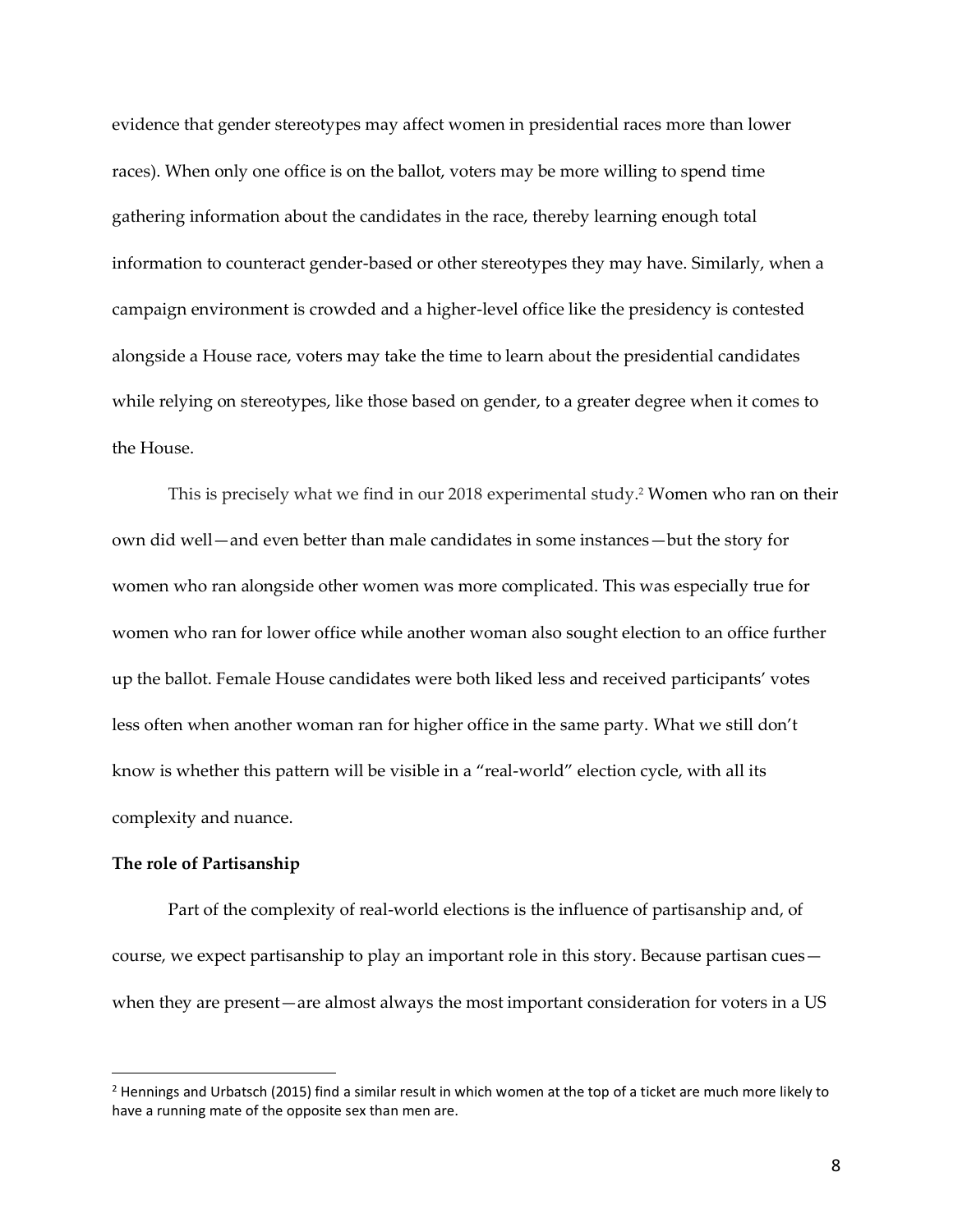election (e.g. Campbell et al 1960; Zaller 1992; Bartels 2000; Goren, Federico and Kittilson 2009), we expect that partisan voters will generally only consider candidates in their own political party, or at least that it will take quite a lot to get them to consider the other party's candidate. Some evidence suggests that party cues are so important that gender stereotypes simply do not affect voter decision-making in a partisan election (e.g. Hayes 2011; Dolan 2014). There is also evidence that independents are the most likely to use gender stereotypes and/or discriminate against female candidates. This is presumably due to the fact that while partisans are often willing to vote for their own party's candidate regardless of that candidate's individual characteristics, independents are relying on other considerations. This may leave more "space" for gender-based stereotypes and biases to have an effect (Ono and Burden 2018; Andersen and Ditonto *forthcoming*).

Candidate sex and partisanship have been shown to interact in other ways, as well. For example, there is evidence that women who run as Republicans are evaluated less favorably by their own partisans than women who run as Democrats (Bauer 2017; Sanbomnatsu and Dolan 2009; King and Matland 2003) and women are more likely to run and be successful in Democratic primaries than Republican, as well (Gaddie and Bullock 1995; Palmer and Simon 2006; Lawless and Pearson 2008). Finally, candidates who seek to counter gender-based stereotypes may be successful with copartisans but face backlash from out-party subjects (Krupnikov and Bauer 2014; Bauer 2017).

Taken together, this evidence suggests that the partisanship of both voters and candidates will have an important effect on the fates of individual female candidates, as well. For this reason, we look separately at whether voters see women running in their own political party or in the opposing party, and we control for voters' strength of partisanship, as well. We expect that candidate sex will matter differently depending upon whether women are running in a voter's preferred party (their "in-party" or their non-preferred "out-party"), and that Republicans and Democrats may also react differently to seeing multiple women on their ballot. We discuss our specific hypotheses below, but evidence suggests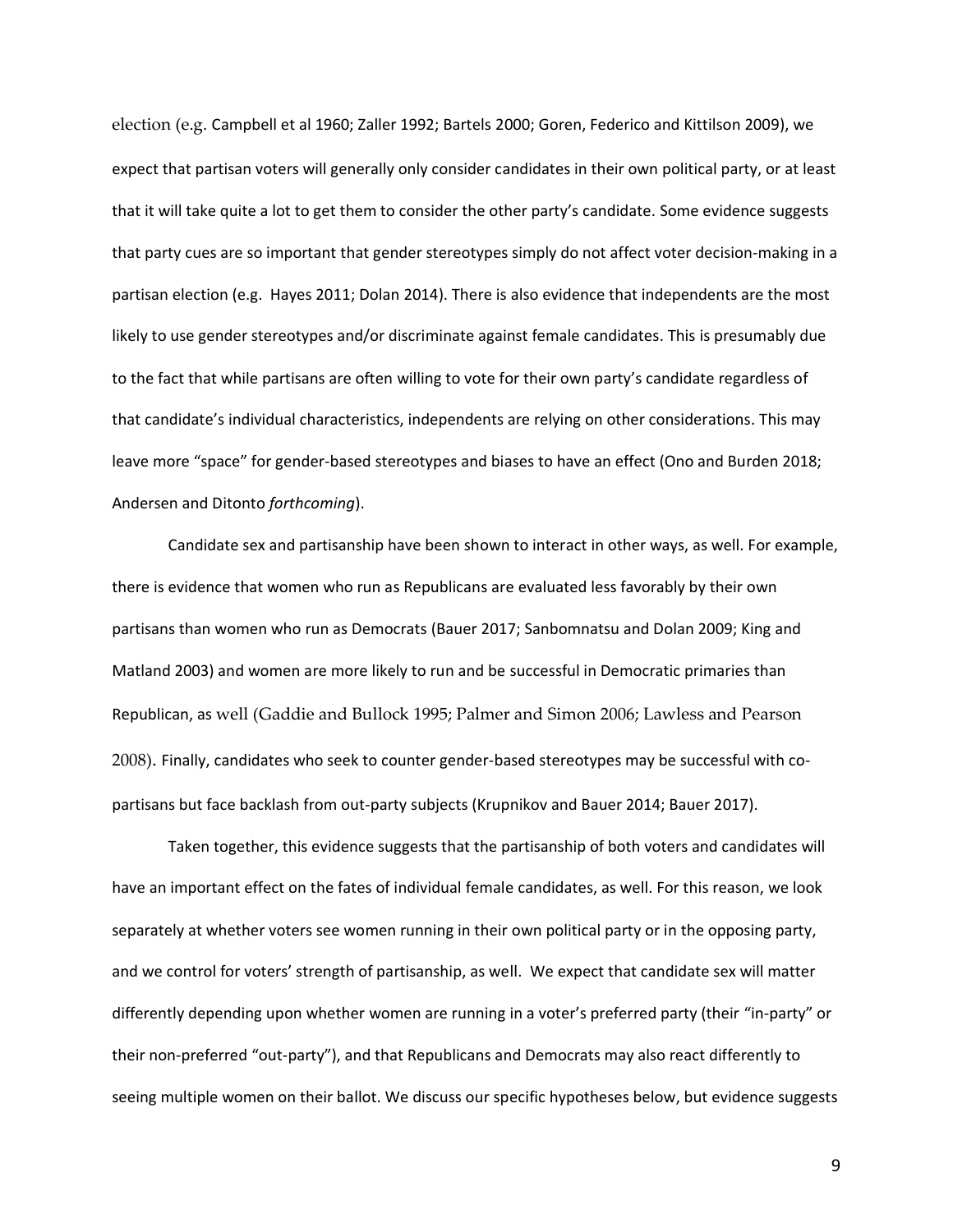that seeing women in one's in-party will make voters more likely to consider voting for out-party (male) candidates, while seeing women in one's out-party should make voters even more likely to vote for their in-party candidates. Further, we expect that Republican women be particularly disadvantaged, in general.

#### **Hypotheses**

To sum up our main hypotheses, we expect to see that the number of women running concurrently in different elections will affect the electoral fates of those women. We believe that most Americans care predominantly about political party and other politically relevant characteristics when evaluating candidates, and that the effects of gender may or may not be visible in any single race considered in isolation. However, as more women run for office at the same time, we expect that gender cues will begin to have a larger effect on evaluations of women candidates, and that the effects of gender will become more pronounced. Thus:

H1: When one female candidate runs within a voter's preferred party, and no other female candidates appear on the ballot, any negative effects of gender should be small or nonexistent, mirroring findings from other recent studies that political party cues will drown out concerns about gender.

H2: When a female candidate runs within a voter's preferred party, and other in-party women appear elsewhere on the ballot, she will be evaluated more negatively and will have a lower likelihood of obtaining a subject's vote. The greater the number of in-party women appearing in other races, the worse she will do.

Importantly, these hypotheses will apply to Democrats and Republicans slightly differently in 2016, since all Democrats saw a female in-party candidate at the top of their ticket,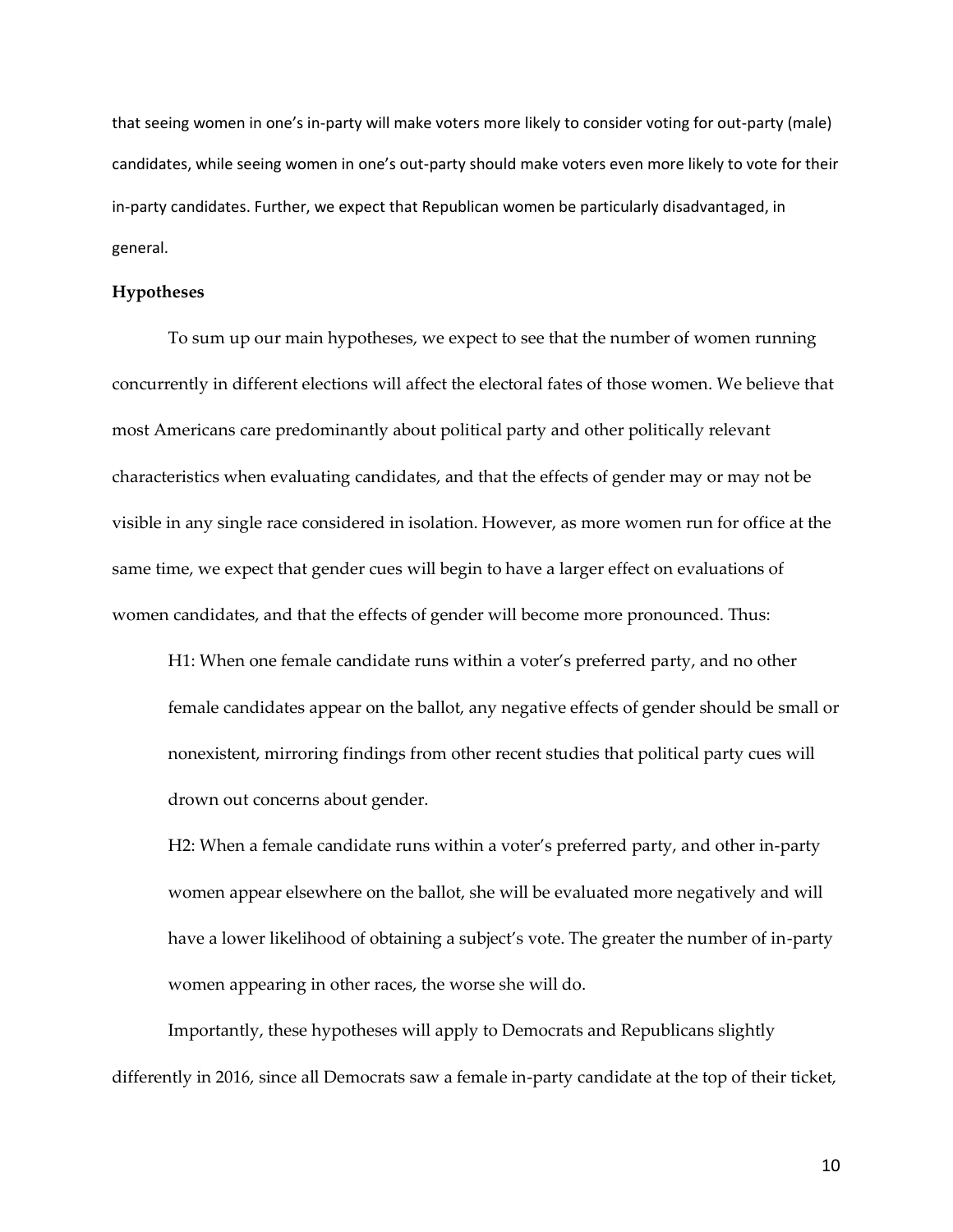while Republicans did not. As stated in H1, we expect that female House candidates will do worse as more women appear elsewhere on the ballot, which means that Republicans who only see a female House candidate in their party should be just as likely to vote for her as those who see male House candidates. However, if they see a Republican woman running for either Senate or governor, they should be less likely to support their female House candidate.

The 2016 Democratic ballot adds some complexity to our hypotheses, since every Democrat saw a woman in the presidential race. It is impossible to know whether Democratic female House candidates would have done better without Hillary Clinton at the top of the ticket, so all we can do is determine whether they do worse when other women, over and above Clinton, appear on the ballot. Therefore, we adjust our hypothesis such that we expect Democrats who see only a female in-party House Candidate and Hillary Clinton should be more likely to support their female House candidate than those who also see a woman running for Senate or governor in their own party

# **Method**

To test our hypotheses, we used data from the 2016 Cooperative Congressional Election Study (CCES)<sup>3</sup>, which is a large, nationally representative, two-wave survey (pre- and postelection), stratified by state and type of district. The 2016 study included 64,600 respondents, with state level sub-samples ranging from 99 (in Wyoming) to 6,021 (in California). The survey was conducted via YouGov in October and November 2016. To the CCES data, we added data

<sup>&</sup>lt;sup>3</sup> Ansolabehere, Stephen and Brian F. Schaffner, COOPERATIVE CONGRESSIONAL ELECTION STUDY, 2016: COMMON CONTENT. [Computer File] Release 2: August 4, 2017. Cambridge, MA: Harvard University [producer] http://cces.gov.harvard.edu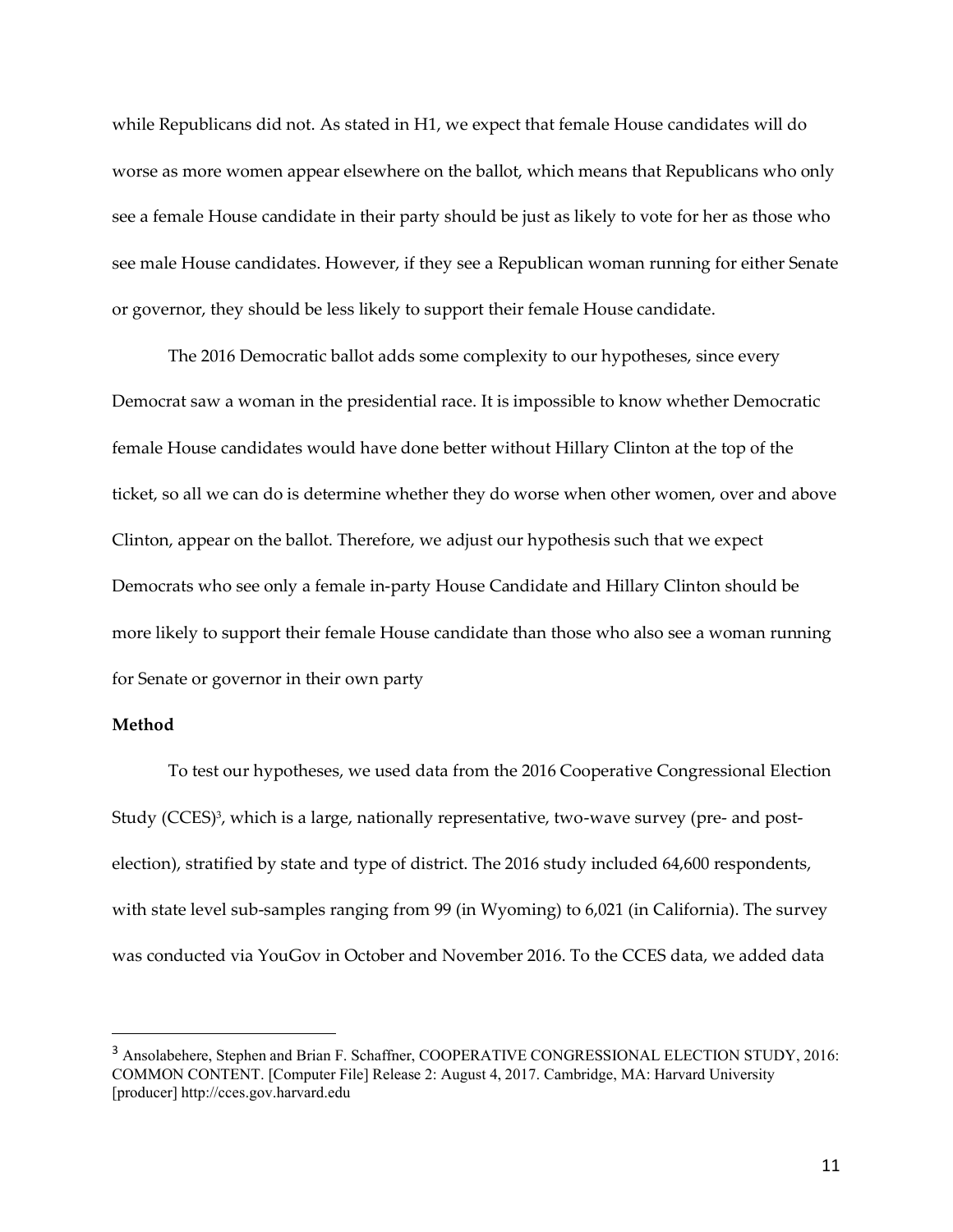on the gender composition of each race taken from the Center for American Women and Politics (CAWP).

We conduct a binomial logistic regression in which our dependent variable is whether or not respondents voted for their in-party House candidate. We cluster standard errors on congressional district in order to account for non-independence among respondents from the same district. Independent variables include sex of in-party House candidate, sex of out-party House candidate, and indicators as to whether any other women ran concurrently in either the in-party or out-party. We then use interaction terms to examine vote choice for different combinations of these gender compositions. Control variables include strength of party ID, respondent sex, respondent race, respondent education, and whether there was a gubernatorial or Senate race in a respondent's state.

In 2016, respondents in 151 Congressional districts saw multiple women running for office (in either party), with respondents in 69 districts seeing more than two women (again, in either party). Four districts saw multiple Republican women running simultaneously (when at least one also ran for the House) and 132 districts saw multiple Democratic women (also when at least one was running in the House). Importantly, all Democrats saw Hillary Clinton at the top of the ticket, but 45 districts saw multiple Democratic women running, over and above Clinton, which means they either also saw a woman run for Senate or governor.

### **Results**

#### [Table 1 about here]

Table 1 shows the results of our analysis of vote choice for in-party House candidate. Column 1 displays the results for the entire sample, Column 2 looks at Republicans, only, and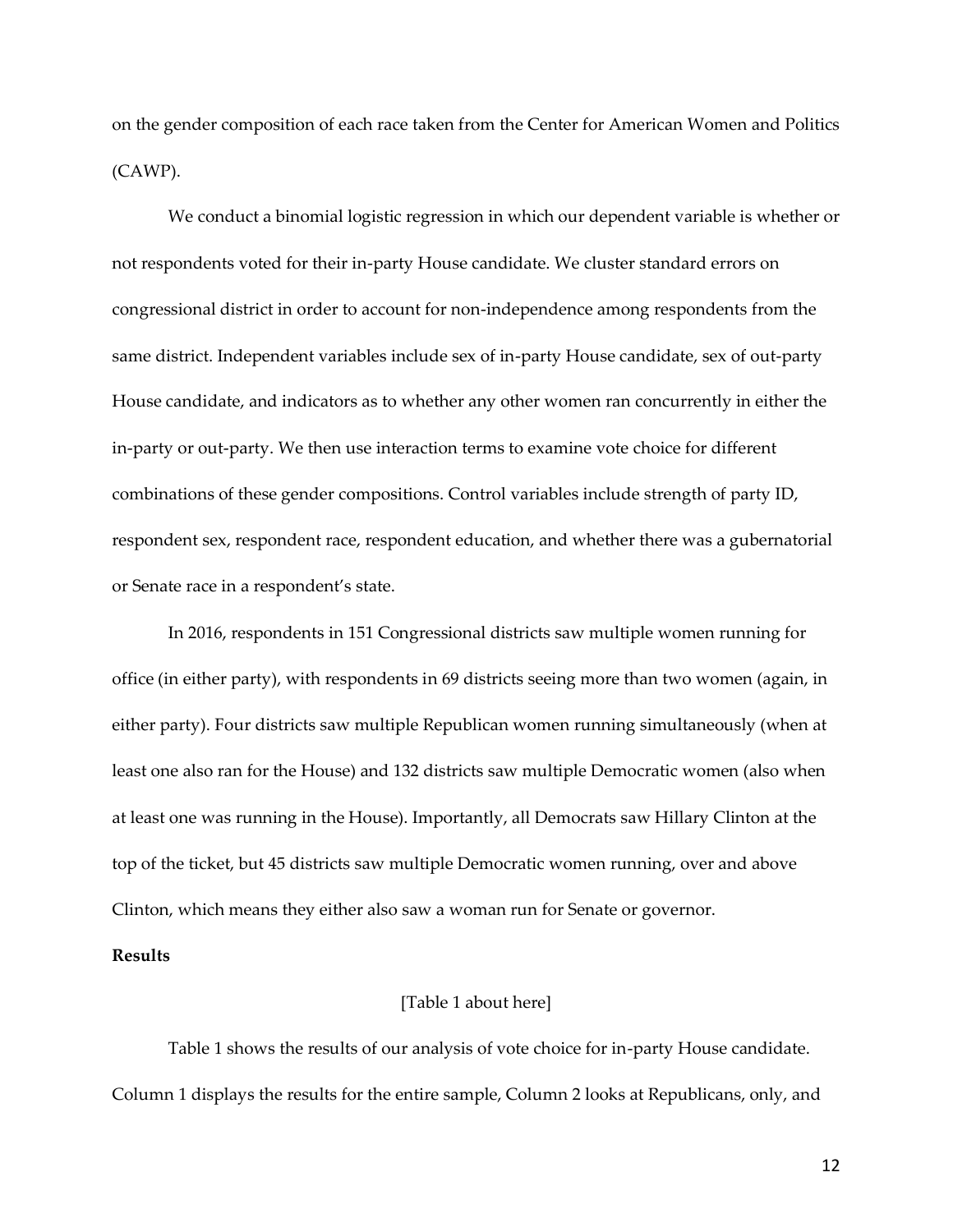Column 3 lists results for Democrats, only. Looking first at Column 1, we find significant effects for many of our covariates. Looking at our variables of interest, we find that when respondents see a female in-party House candidate but no other female candidates (except, again, that all Democrats saw Hillary Clinton at the top of the ticket), they are actually slightly more likely to vote for the in-party candidate compared to the baseline scenario of all male candidates (b=.113, significant at  $p<1$ ). However, respondents are also more likely to vote for their in-party candidate when the *out-party* candidate is female, and all others are male (b=.189, significant at .001).

We also find that respondents are *less* likely to vote for their in-party House candidate when he is a man, but other women appear simultaneously elsewhere on the ballot. Seeing the same configuration (of a male House candidate but women elsewhere) in one's out-party has no effect. Most importantly, our crucial variable of interest has the expected sign (b=-.153, p<.1), suggesting that respondents are less likely to vote for a female in-party House candidate when other in-party women appear on the ballot.

Of course, combining Democrats and Republicans in the same analysis is somewhat problematic, especially in 2016 when all Democrats saw a woman at the top of their party's ticket. For that reason, we break our sample down by party and look first at results for Republicans (Column 2). Interestingly, we see that Republicans are far less likely to vote for their in-party House candidate when she is female and the only woman on the ballot than when he is a man (and the only man; b=-.558, p<.001). However, they are actually *more* likely to vote for a female in-party candidate when other women appear on the party's ticket ( $b$ =.285,  $p$ <.1). This pattern is the opposite of what we expected to find and we can only speculate as to the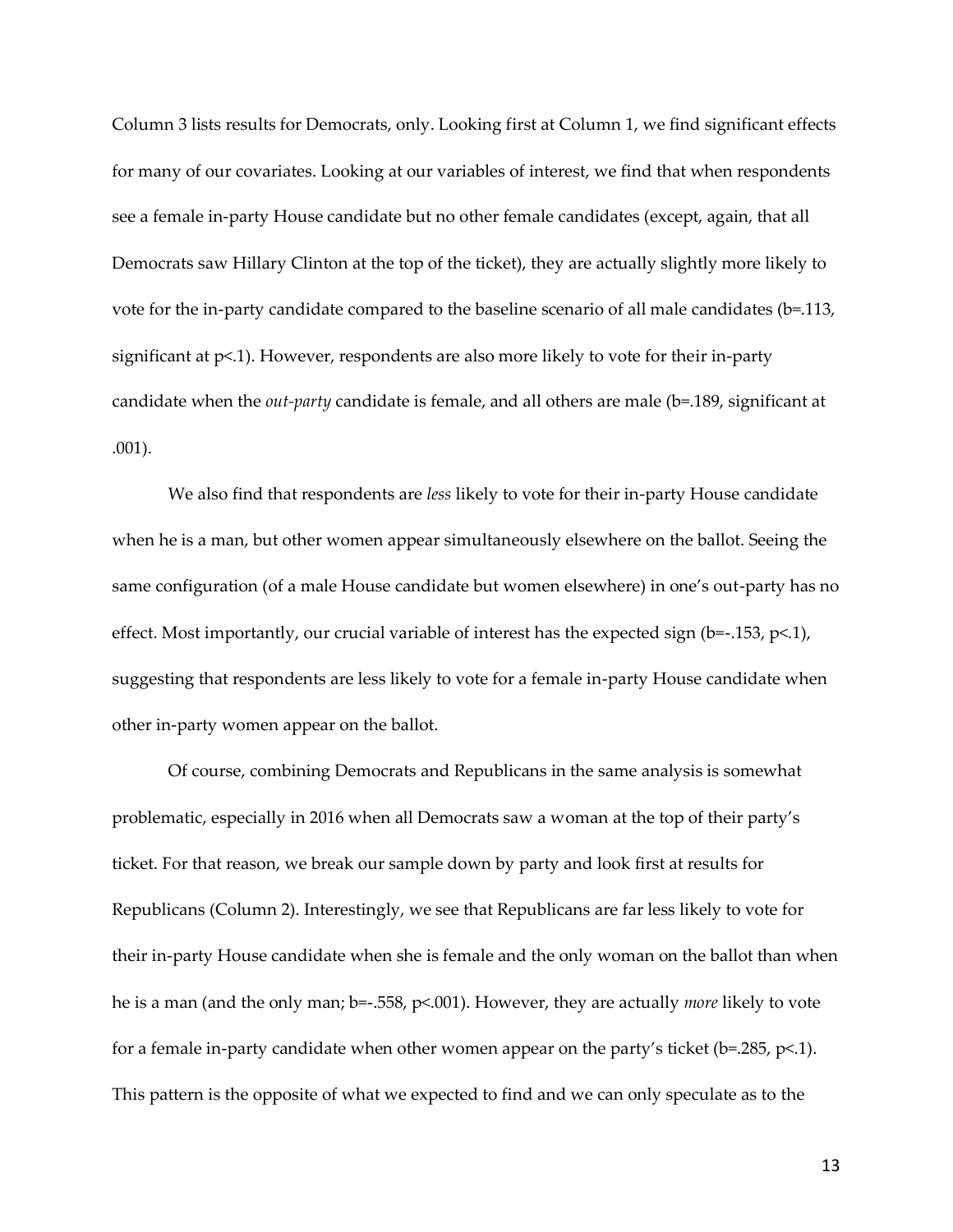reason, but we posit that it likely has to do with the nature of a district in which two Republican women would run simultaneously. It is likely that Republicans in those districts are more liberal/moderate than the average Republican district (e.g. Palmer and Simon 2006), which may make them more open to supporting a female candidate in any office. We say more about this in the Discussion section.

Finally, we look at Democrats in Column 3 and we see that it is Democrats who are driving the results that match our hypotheses, as well as our previous experimental findings. Democrats are significantly more likely to support their in-party House candidate when she is female and the only woman on the ballot other than Clinton, than when he is male (and the only man). However, when other women appear on the ballot, they are far less likely to support her (b=-.464,  $p<.001$ ). This suggests that our experimental evidence is holding up in the real world (among Democrats, anyway).

### [Insert Figure 1 about here]

Beyond confirming our experimental results, this analysis also provides some interesting insights into the differences between Republicans and Democrats in terms of their willingness to support female candidates. In fact, Democrats who saw only one female candidate (over and above Hillary Clinton) were more likely to support her than a male candidate in the same scenario, but Republicans were less likely to support a lone female candidate. Panel 1 of Figure 1 plots the predicted probabilities of voting for one's in-party House candidate by party and candidate sex. For Republicans, the likelihood of voting for their in-party House candidate was 92% when he was male, but only 87% when she was female. Democrats, on the other hand had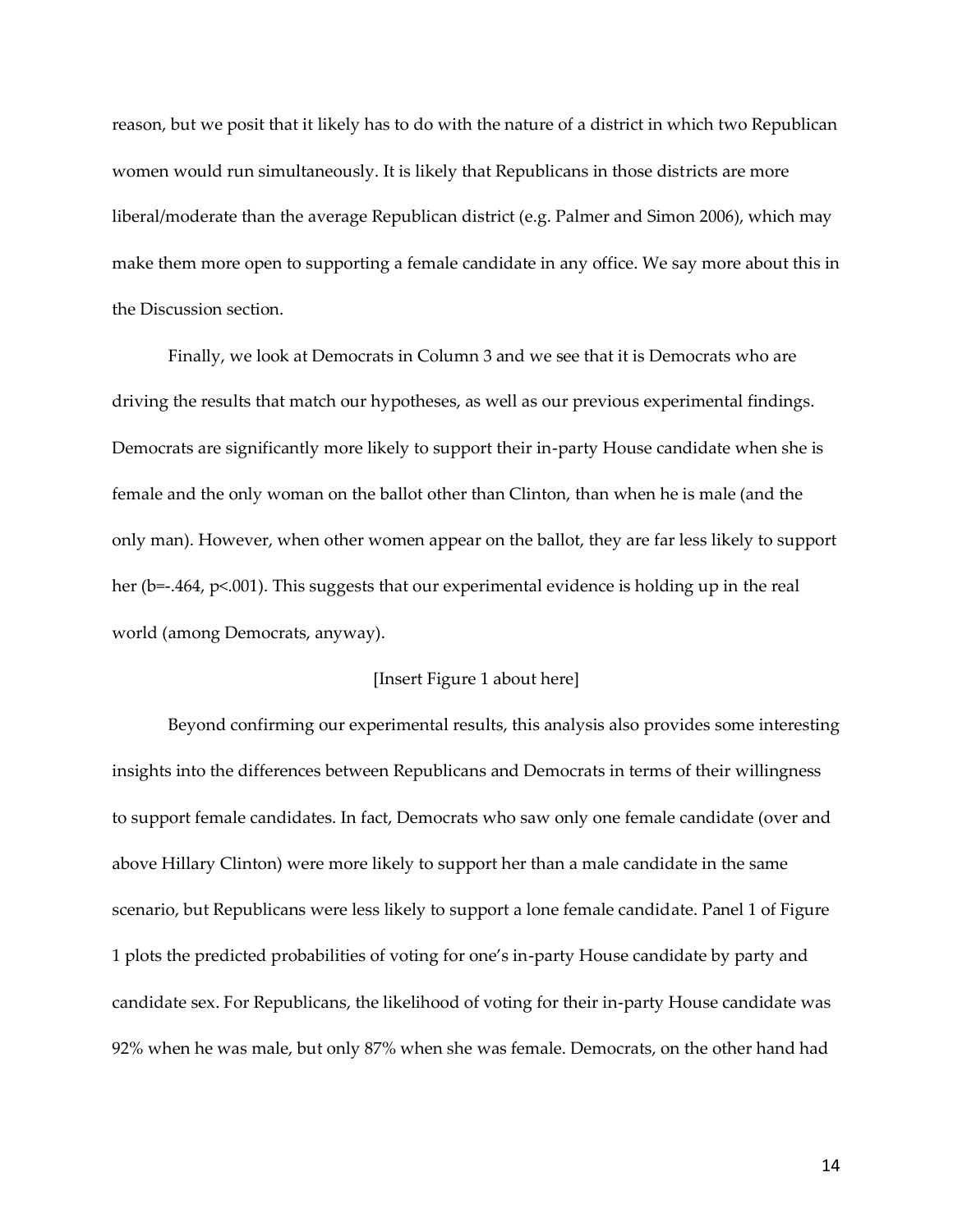an 85% chance of voting for their in-party House candidate when he was a man, but a 90% chance of doing so when she was a woman.

Finally, while Democrats are more likely to support a woman running for Congress than a man when she is the only one running (along with Clinton), they are less likely to support a female House candidate when they also see a woman running for either Senate or governor. Democrats who saw a woman running for House along with Hillary Clinton and one other woman had an 87% chance of voting for her. Democrats who only saw a female House candidate and Clinton had a 91% chance of voting for her. It seems that Democrats may indeed have a "ceiling" on the number of women they are willing to support at once.

### **Discussion and Conclusion**

Our analysis suggests that the number of women running in concurrent elections has implications for the individual women in those races, and particularly for those running downballot. Specifically, Democratic women running for Congress seem to be disadvantaged as more women simultaneously run for higher office. We expect that the effects seen here would not be limited to Congress, but may well continue even further down the ballot, serving as a barrier to women running for all types of lower offices. A future test of this broader hypothesis would involve analyzing state legislative races, or other statewide executive offices.

The story for Republicans is quite different, however. While Democratic female House candidates actually do better than male candidates when they are the only woman on the ballot (aside from Hillary Clinton), Republican female House candidates do *worst* when they are the only woman on the Republican ballot. Further, while Democratic female House candidates do worse when another woman runs for a higher office, Republican female House candidates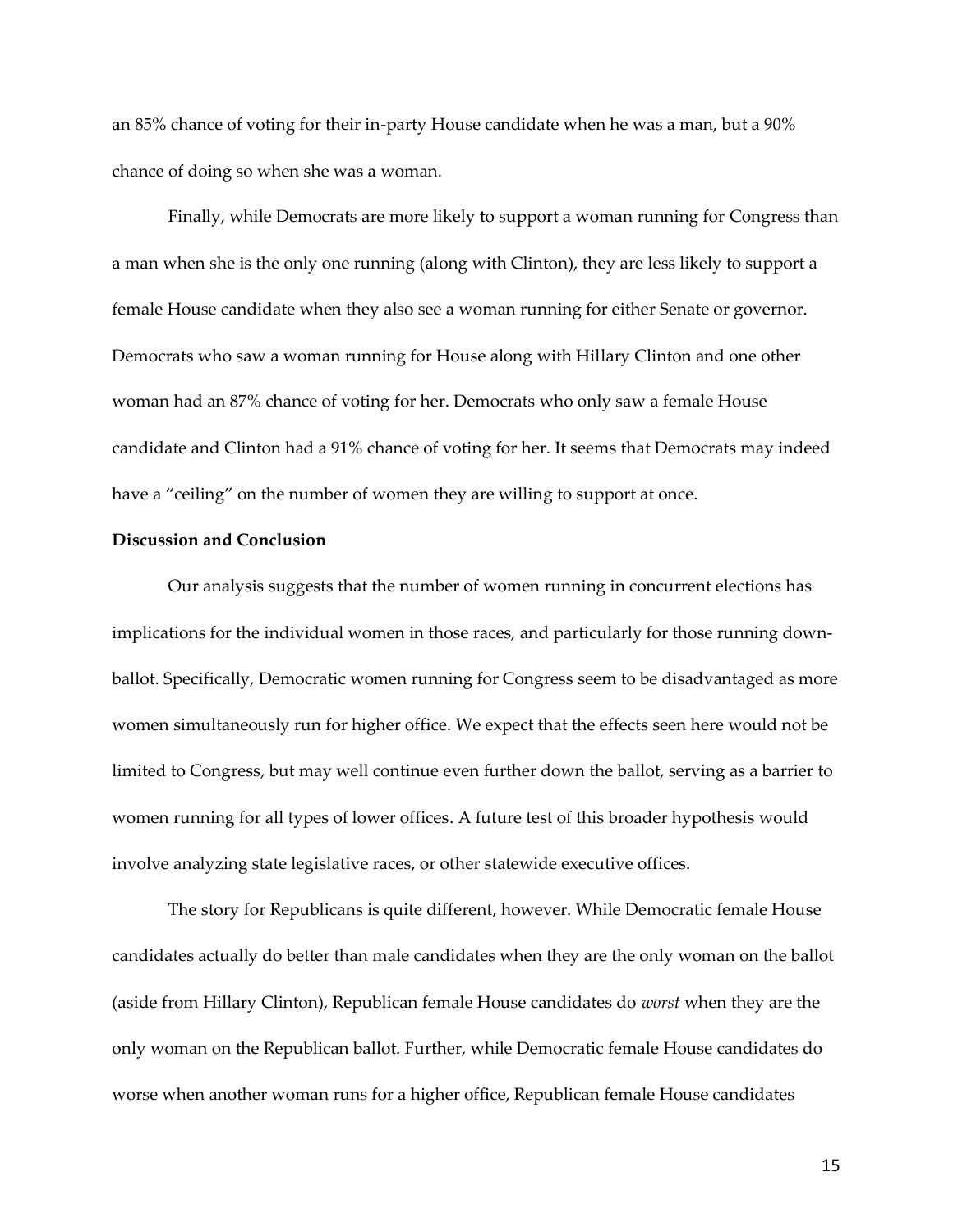actually do *better* when other women appear on the ballot. This was a completely unexpected finding and the opposite of what we see for Democrats in this analysis or the subjects in our experimental study. We can only speculate as to why this might be the case, but it is possible that it has something to do with the nature of the districts in which multiple women run as Republicans. These are likely more moderate districts, and though our analysis is at the individual level and controls for strength of partisanship, there may be district-level differences that lead to this trend. Additionally, there are far fewer districts in which Republican voters saw multiple women than Democratic districts where voters saw multiple women, so the positive coefficient for Republicans could be driven entirely by the nuances of a very small number candidacies (see Cooperman's chapter in this volume for more on the challenges facing Republican women). This peculiar finding requires further research.

In general, given that 2016 gave us our first presidential major-party run for a female candidate and that 2018 was another record-breaking year for women's candidacies, these findings are potentially troubling for female candidates. While both the 2016 and 2018 election cycles resulted in significant progress for women's representation in American politics, our findings suggest that such an increase in women's candidacies may not always have a universally-positive effect on other female candidates. As we see more and more women running—particularly for higher offices—our findings suggest that lower-office female candidates may be negatively impacted at the ballot box. That this is especially true for Democrats is also problematic, since most women who run do so as Democrats.

Importantly, though, the story we find here is not entirely negative, and is not as consistently negative as the findings from our experimental study. Our results here do suggest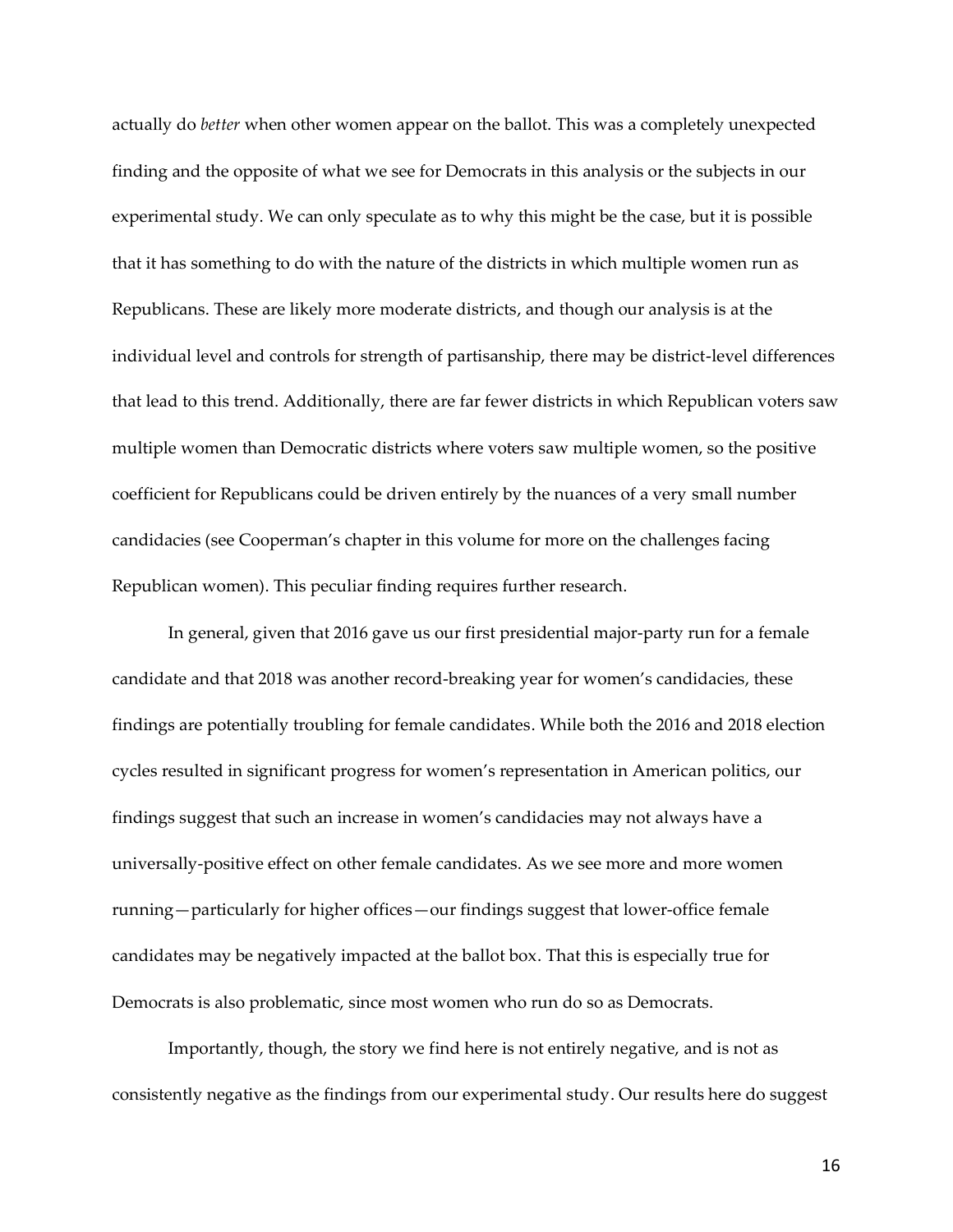that Democratic women who appear on the ballot with only one other woman (at the very top of the ticket, no less) actually have an advantage over their male counterparts. Further respondents who live in Republican districts in which multiple women run also tend to support female candidates. Women are running and receiving support in both parties, even in the presence of other female candidates. Clearly, the dynamics that determine when the presence of multiple women is a help or hindrance to individual female candidates are nuanced and deserving of further examination.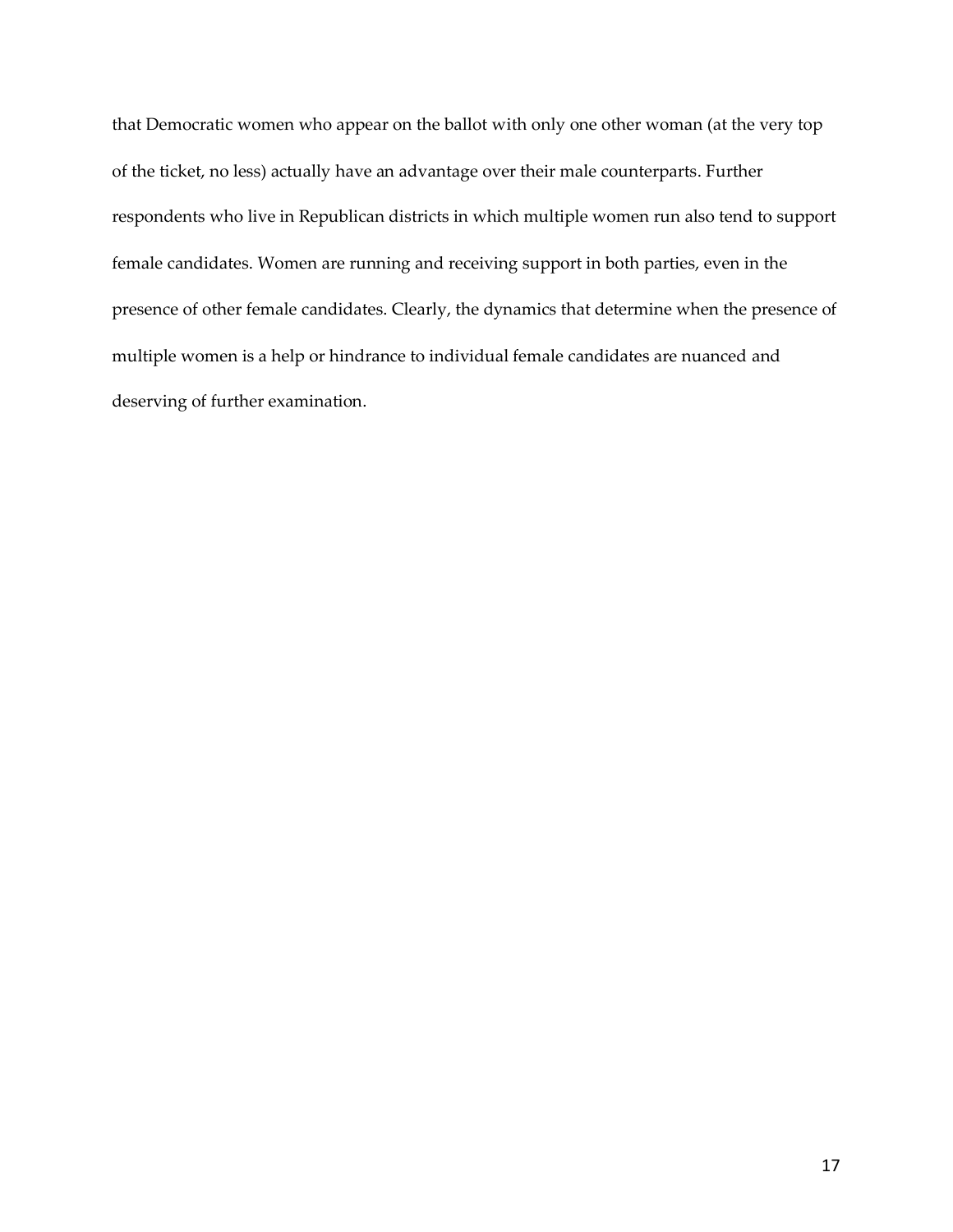### **Works Cited**

- Alexander, Deborah and Kristi Andersen. 1993. "Gender as a Factor in the Attribution of Leadership Traits." *Political Research Quarterly* 46 (3): 527-545.
- Ashmore. 1981. "Sex stereotypes and implicit personality theory." In E.L. Hamildon (Ed.) *Cognitive processes in stereotyping and intergroup behavior.* Hilldale, NJ: Erlbaum.
- Bauer. 2014. "Emotional, Sensitive, and Unfit for Office: Stereotype Activation and Support for Female Candidates." *Political Psychology*. Published online 8 April 2014.
- Berinsky, Adam. 2002. "Political Context and the Survey Response: The Dynamics of Racial Policy Opinion." *Journal of Politics*. 64(2): 567-584.
- Berinsky, Adam J., Gregory A. Huber and Gabriel S. Lenz. 2012. Evaluating Online Labor Markets for Experimental Research: Amazon.com's Mechanical Turk. *Political Analysis*, 20(3), 351-388.
- Berinsky, Adam and Howard Lavine. 2007. "Self-monitoring and Political Attitudes" in *Improving Public Opinion Surveys.* John Aldrich and Kathleen McGraw, eds. Princeton: Princeton University Press.
- Brambor, Thomas, William Roberts Clark and Matt Golder. 2006. Understanding interaction models: Improving empirical analyses. *Political Analysis*. 14: 63-82.
- Brooks, Deborah. 2013. *He Runs, She Runs: Why Gender Stereotypes Do Not Harm Women Candidates*. Princeton, NJ: Princeton University Press.
- Burrell, Barbara. 1994. *A Woman's Place is in the House: Campaigning for Congress in the Feminist Era.* Ann Arbor: University of Michigan Press.
- Carroll, Susan J. and Kelly Dittmar. 2010. "The 2008 Candidacies of Hillary Clinton and Sarah Palin: Cracking the "Highest, Hardest Glass Ceiling" in *Gender and Elections: Shaping the Future of American Politics.* Susan J. Carroll and Richard L. Fox, eds. New York: Cambridge University Press.
- Carsey, Thomas M. and Robert A. Jackson . 2001. "Misreport of Vote Choice in U.S Senate and Gubernatorial Elections." *State Politics and Policy Quarterly* 1(2): 196-209.
- Cook, Elizabeth Adell, Sue Thomas, and Clyde Wilcox, eds. 1994. *The Year of the Woman Myths and Realities.* Boulder: Westview Press.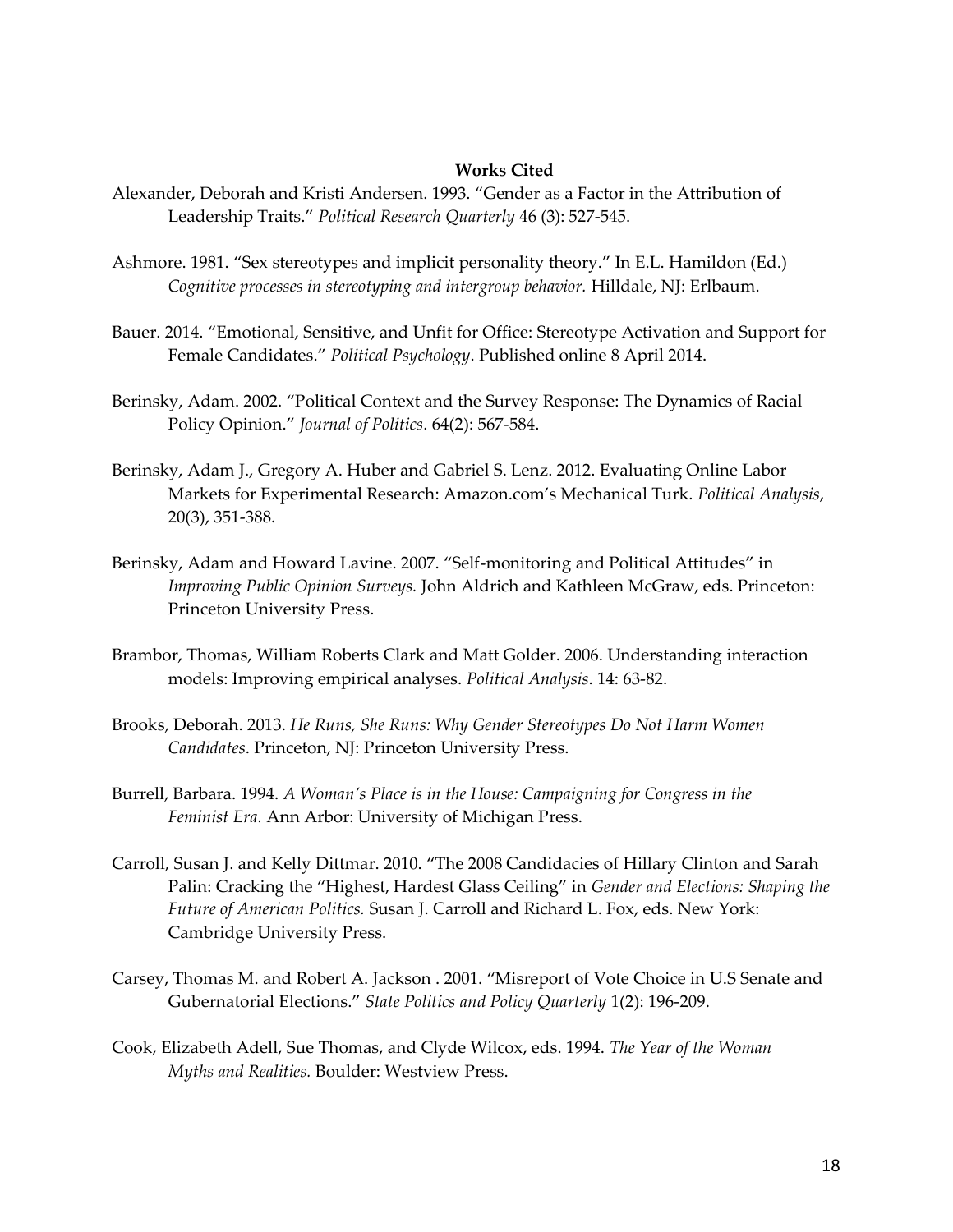- Crump, Matthew J.C., John V. McDonnell, and Todd M. Gureckis. 2013. Evaluating Amazon's Mechanical Turk as a Tool for Experimental Behavioral Research. PLoS ONE. DOI: 10.1371/journal.pone.0057410
- Darcy, R., Susan Welch, and Janet Clark. 1994. *Women, Elections, and Representation*. 2<u>nd</u> edition. New York: Longman.
- Delli Carpini, Michael X. and Scott Keeter. 1996. *What Americans Know about Politics and Why it Matters.* New Haven; Yale University Press.
- Ditonto, Tessa, Allison Hamilton, and David Redlawsk. 2014. "Gender Stereotypes, Information Search and Voting Behavior in Political Campaigns." *Political Behavior*, 36: 335-358.
- Dolan, Kathleen. 2004. *Voting for Women How the Public Evaluates Women Candidates.*  Boulder, CO: Westview Press.
- Dolan, Kathleen. 2014. *When Does Gender Matter? Women Candidates and Gender Stereotypes in American Elections*. 2014. New York: Oxford University Press.
- Duerst-Lahti, Georgia. 2010 "Presidential Elections: Gendered Space and the Case of 2008" in *Gender and Elections: Shaping the Future of American Politics.* Susan J. Carroll and Richard L. Fox, eds. New York: Cambridge University Press
- Eagly. 1987. *Sex differences in social behavior: A social-role interpretation*. Hillsdale, NJ: Erlbaum.
- Eagly and Karau. 2002. Role congruity theory of prejudice toward female leaders. *Psychological Review*, 109, 573-598.
- Eagly and Wood. 1982. Inferred sex differences in status as a determinant of gender stereotypes about social influence. *Journal of Personality and Social Psychology*, 43, 915-928.
- Hayes, Danny. 2011. When Gender and Party Collide: Stereotyping in Candidate Trait Attribution. *Politics and Gender*, 7(2): 133-165.
- Huddy, Leonie and Theresa Capelos. 2002*.* The Impact of Gender Stereotypes on Voters' Assessment of Women Candidates. In Ottati, Victor (Ed.), *Social Psychological Applications to Social Issues: Developments in Political Psychology*. Vol. 5. New York: Kluwer Academic/Plenum. Pp 29-53.
- Huddy, Leonie and Nayda Terkildsen. 1993a. "Gender Stereotypes and the Perception of Male and Female Candidates." *American Journal of Political Science* 37 (1): 119-147.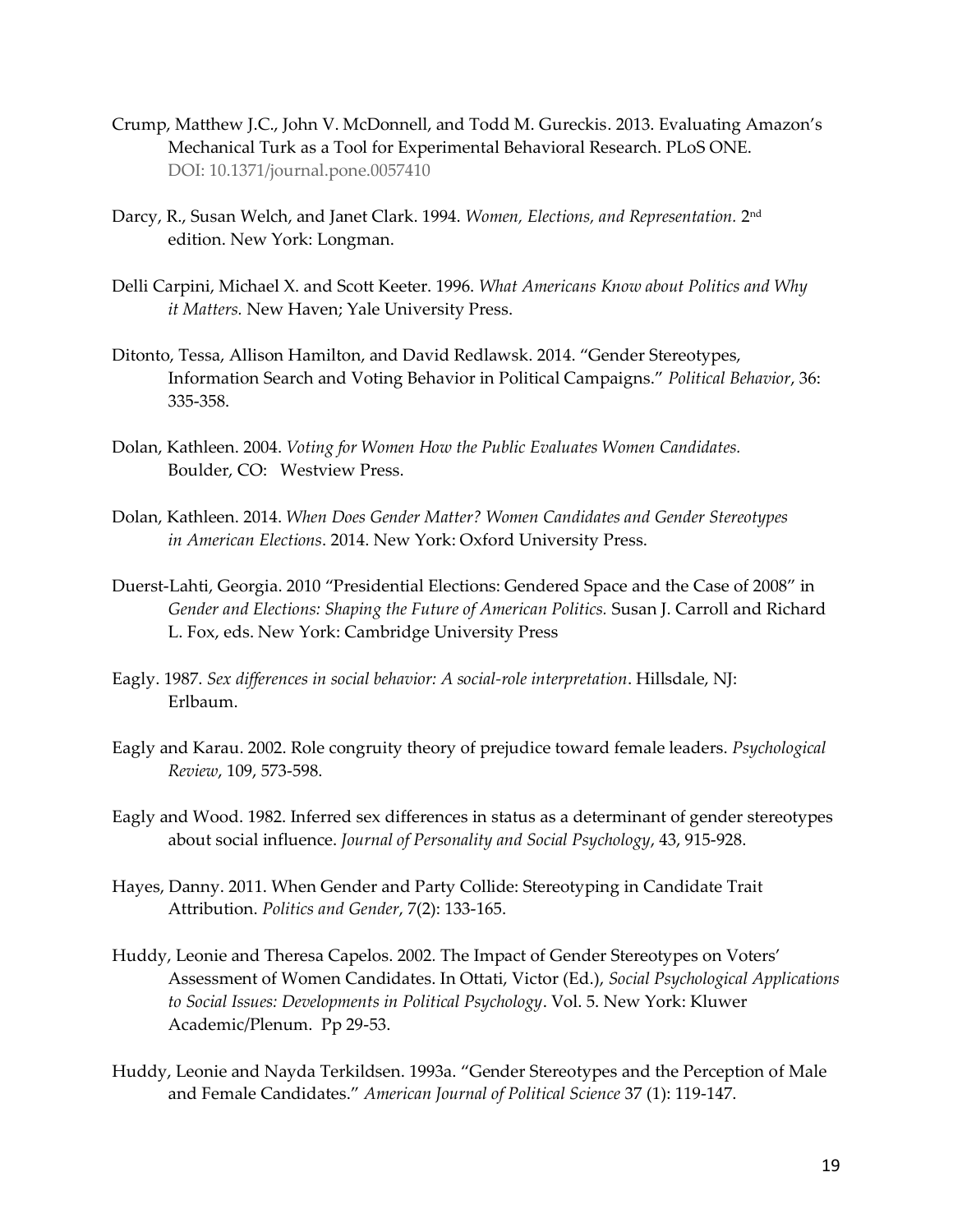- Huddy, Leonie and Nayda Terkildsen. 1993b. "The Consequences for Gender Stereotypes for Women Candidates at Different Levels and Types of Office." *Political Research Quarterly*  46 (3): 503-525.
- Kahn, Kim Fridkin. 1996. *The Political Consequences of Being a Woman: How Stereotypes Influence the Conduct and Consequences of Political Campaigns.* New York: Columbia University Press.
- Koch, Jeffrey W. 2000. "Do Citizens Apply Gender Stereotypes to Infer Candidates' Ideological Orientations?" *Journal of Politics* 62 (May): 414-429.
- Lau, Richard R. and David P. Redlawsk. 1997. "Voting Correctly." *American Political Science Review,* 91(September): 585-599.
- Lau, Richard and David Redlawsk. 2001. "Advantages and Disadvantages of Cognitive Heuristics In Political Decision-Making." *American Journal of Political Science* 46 (2); 453-62.
- Lau, Richard R., and David P. Redlawsk. 2006. *How Voters Decide: Information Processing during an Election Campaign*. New York: Cambridge University Press.
- Lawless, Jennifer L. 2004. "Women, War, and Winning Elections: Gender Stereotyping in the Post-September 11th Era." *Political Research Quarterly* 57 (3): 479-490.
- Lawless, Jennifer and Fox. 2005. *It takes a candidate: Why women don't run for office.*  Cambridge University Press.
- Leeper, Mark. 1991. "The Impact of Prejudice on Female Candidates: An Experimental Look at Voter Inference." *American Politics Research.* 19 (2): 248-261.
- Locksley, A., Borgida, E., Brekke, N., & Hepburn, C. 1980. Sex stereotypes and social judgment. *Journal of Personality and Social Psychology*. 39 (5): 821-831.
- Locksley, A., Hepburn, C., & Ortiz, V. 1982. Social stereotypes and judgments of individuals: An instance of the base-rate fallacy. *Journal of Experimental Social Psychology*. 18: 23-42.
- Lupia, Arthur and Matthew McCubbins. 2000. *Elements of Reason: Cognitions, Choice and the Bounds of Rationality.* Cambridge: Cambridge University Press.
- Mullinix, K.J., Leeper, T.J., Druckman, J.N. and Freese, J. 2016. The Generalizability of Survey Experiments. *Journal of Experimental Political Science*, 2(2): 109–138.

Palmer, Barbara and Dennis Simon. 2008. *Breaking the Political Glass Ceiling: Women and*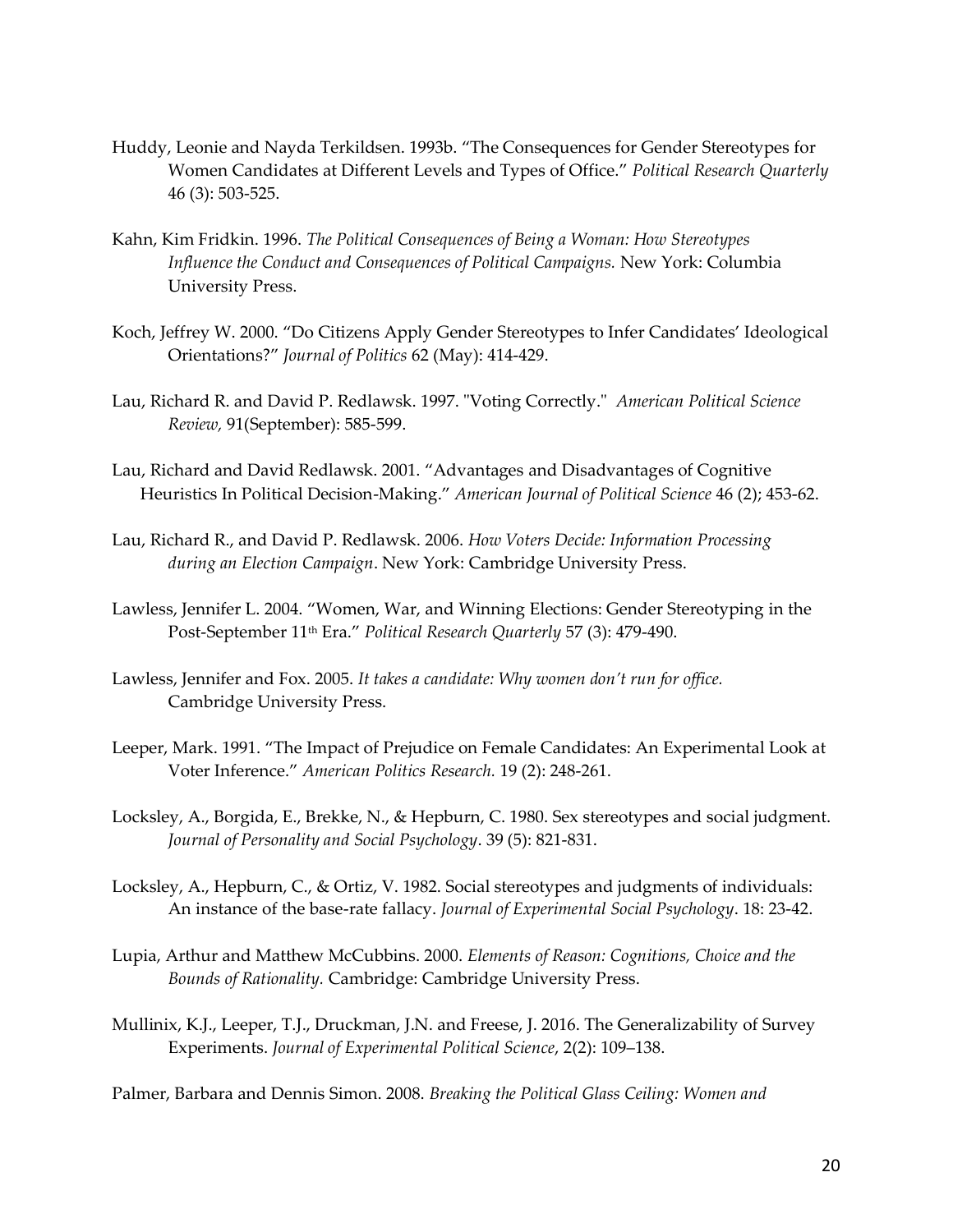*Congressional Elections, 2nd edition*. Routledge Press. Plutzer, Eric and John F. Zipp. 1996. "Identity Politics and Voting for Women Candidates." *Public Opinion Quarterly.* 60 (Spring):30-57.

- Paolacci, Gabriele and Jesse Chandler. 2014. Inside the Turk: Understanding Mechanical Turk As a Participant Tool. *Current Directions in Psychological Science*, 23(3), 184-188.
- Redlawsk, David. 2004. "What Voters Do: Information Search During Election Campaigns." *Political Psychology* 25(4): 595-610.
- Rosenwasser, Shirley M., and Jana Seale. 1988. "Attitudes Towards a Hypothetical Male of Female Presidential Candidates—A Research Note." *Political Psychology* 9 (4): 591-598.
- Sanbonmatsu, Kira. 2006. "Do Parties Know that 'Women Win'? Party Leader Beliefs about Women's Electoral Chances." *Politics & Gender.* 2 (December): 431-450.
- Sanbonmatsu, Kira, and Kathleen Dolan. 2009. "Do Gender Stereotypes Transcend Party?" *Political Research Quarterly*. 62 (September): 485-494.
- Schneider, Monica C. and Angela L. Bos. 2013. "Measuring Stereotypes of Female Politicians." *Political Psychology* 35(2): 245-266.
- Sears, David O. 1986. "College Sophomores in the Laboratory: Influences of a Narrow Data Base on Social Psychology's View of Human Nature." *Journal of Personality and Social Psychology* 51(3): 315-530.
- Seltzer, Richard, Jody Newman and Melissa Voorhees Leighton. 1997. *Sex as a Political Variable: Women as Candidates and Voters in US Elections.* Boulder, Colorado: Lynn Reinner Publications.
- Swim, Janet K., Kathryn J. Aikin, and Wayne S. Hall. 1995. "Sexism and Racism: Old-Fashioned and Modern Prejudices." *Journal of Personality and Social Psychology* 68 (1): 199- 214.
- Weinberg, Jill D., Jeremy Freese, and David McElhattan. 2014. Comparing Data Characteristics And Results of an Online Ractorial Survey Between a Population-Based and a Crowdsource-Recruited Sample. *Sociological Science*, 1, 292-310.
- Welch, Susan. 1985. "Are Women More Liberal than Men in the US Congress?" *Legislative Studies Quarterly* 10 (1): 125-134.
- Wolak, Jennifer. 2009. "The Consequences of Concurrent Campaigns for Citizen Knowledge of Congressional Candidates." *Political Behavior* 31: 211-229.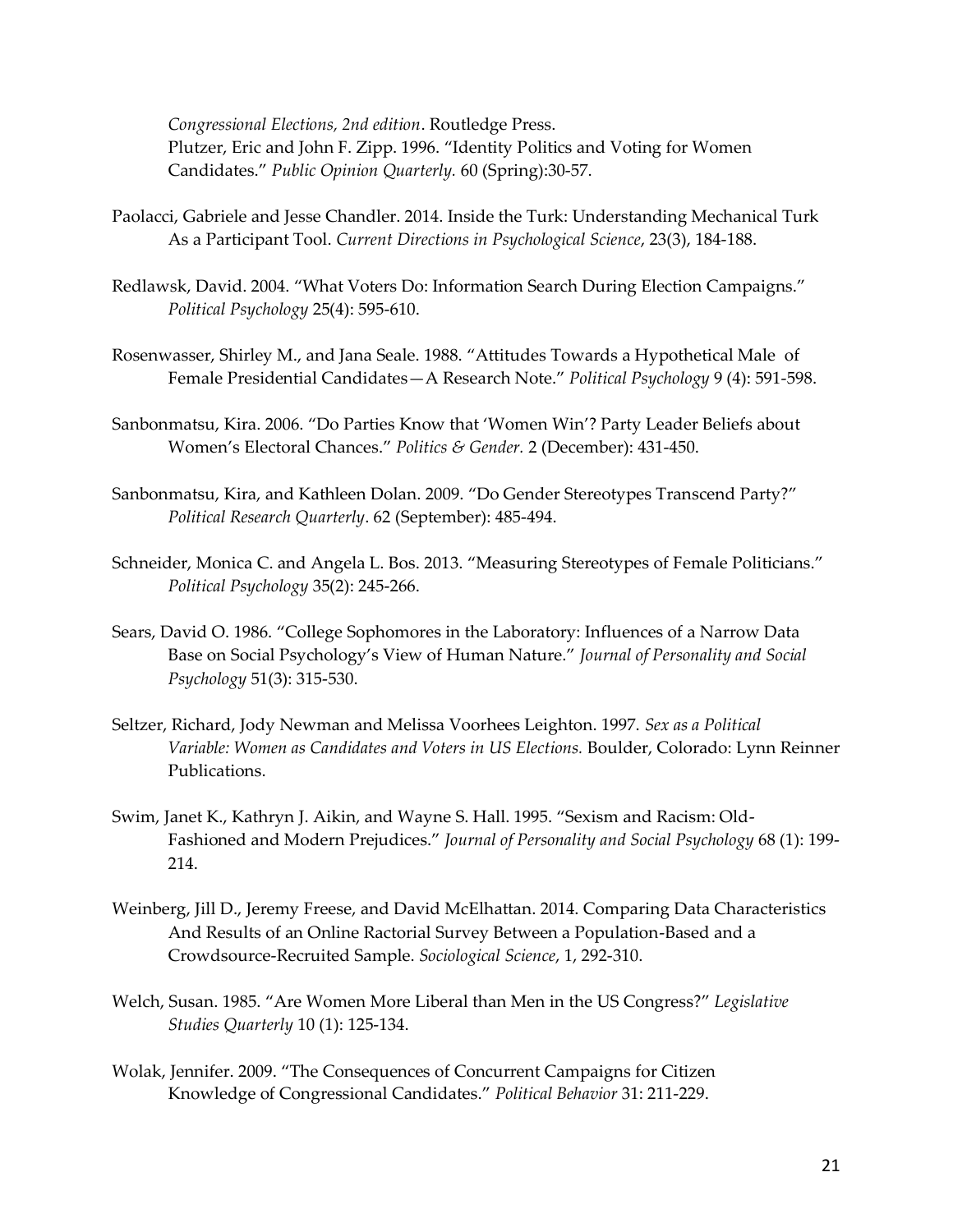- Woods, Harriet. 2000. *Stepping up to power: The political journey of American women.* Boulder: Westview Press.
- Wright, Gerald C. 1990. "Misreports of Vote Choice in the 1988 NES Senate Election Study." *Legislative Studies Quarterly,* 15(4): 543-563.
- Wright, Gerald C. 1993. "Errors in Measuring Vote Choice in the National Election Studies, 1952-88."*American Journal of Political Science,* 37(1): 291-316.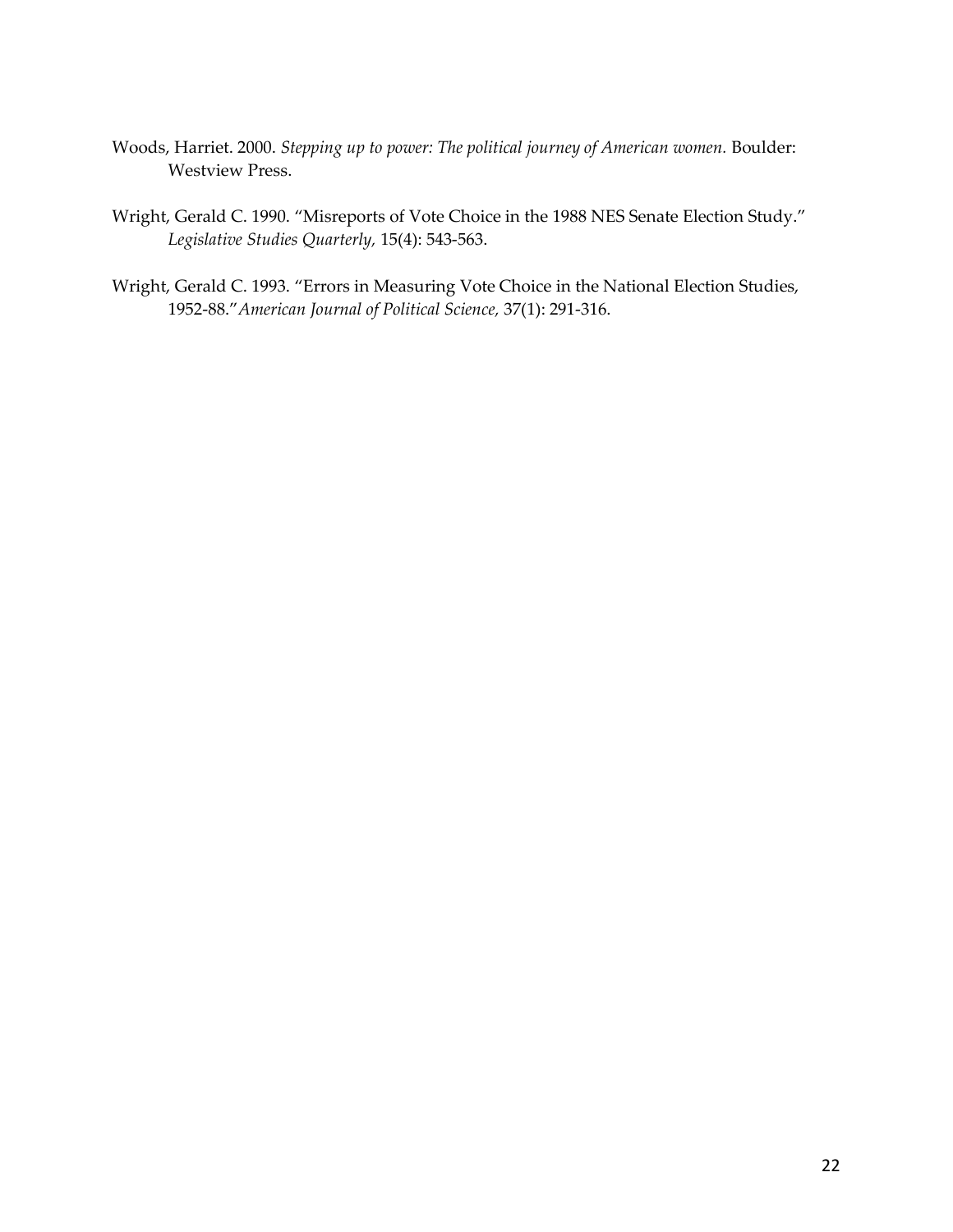**Table 6.1 Effects of Number of Female Candidates on Likelihood of In-Party House Vote Choice**

|                        | Variable        | All         | Republicans | Democrats  |
|------------------------|-----------------|-------------|-------------|------------|
|                        |                 | Respondents | (15, 157)   | (20, 213)  |
|                        |                 | (35, 370)   |             |            |
| <b>Voter</b>           | Constant        | $1.171***$  | $1.843$ *** | .594***    |
|                        |                 | (.079)      | (.123)      | (.107)     |
|                        | Strength of     | .433***     | .438***     | $.422***$  |
|                        | Partisanship    | (.022)      | (.036)      | (.029)     |
| <i>Characteristics</i> | Female          | $-.097**$   | $-.265***$  | .030       |
|                        |                 | (.037)      | (.059)      | (.049)     |
|                        | <b>Black</b>    | $.230***$   | $-1.529***$ | $.604***$  |
|                        |                 | (.070)      | (.163)      | (.081)     |
|                        | Education       | $.062***$   | $-.059**$   | $.158***$  |
|                        |                 | (.013)      | (.020)      | (.017)     |
| Presence of            | <b>Gov Race</b> | $.147**$    | $.233**$    | $.167*$    |
| <b>Other</b>           |                 | (.054)      | (.089)      | (.071)     |
| Campaigns              | <b>Sen Race</b> | $-122**$    | $.210**$    | $-.352***$ |
|                        |                 | (.047)      | (.073)      | (.063)     |
| Sex of                 | <b>IP</b> House | $.113^{+}$  | $-.558***$  | .480***    |
| Individual             | Woman,          | (.062)      | (.065)      | (.077)     |
| Candidates             | Others are      |             |             |            |
|                        | Men             |             |             |            |
|                        | <b>OP</b> House | .189***     | .055        | $.376***$  |
|                        | Woman,          | (.050)      | (.065)      | (.085)     |
|                        | Others are      |             |             |            |
|                        | Men             |             |             |            |
|                        | <b>IP</b> House | $-0.88^*$   | $-.715***$  | $.142***$  |
|                        | Man, but        | (.037)      | (.104)      | (.043)     |
|                        | Other IP        |             |             |            |
|                        | Women           |             |             |            |
|                        | <b>OP</b> House | .014        | $-.255***$  | $.314***$  |
|                        | Man, but        | (.042)      | (.051)      | (.091)     |
|                        | Other OP        |             |             |            |
|                        | Women           |             |             |            |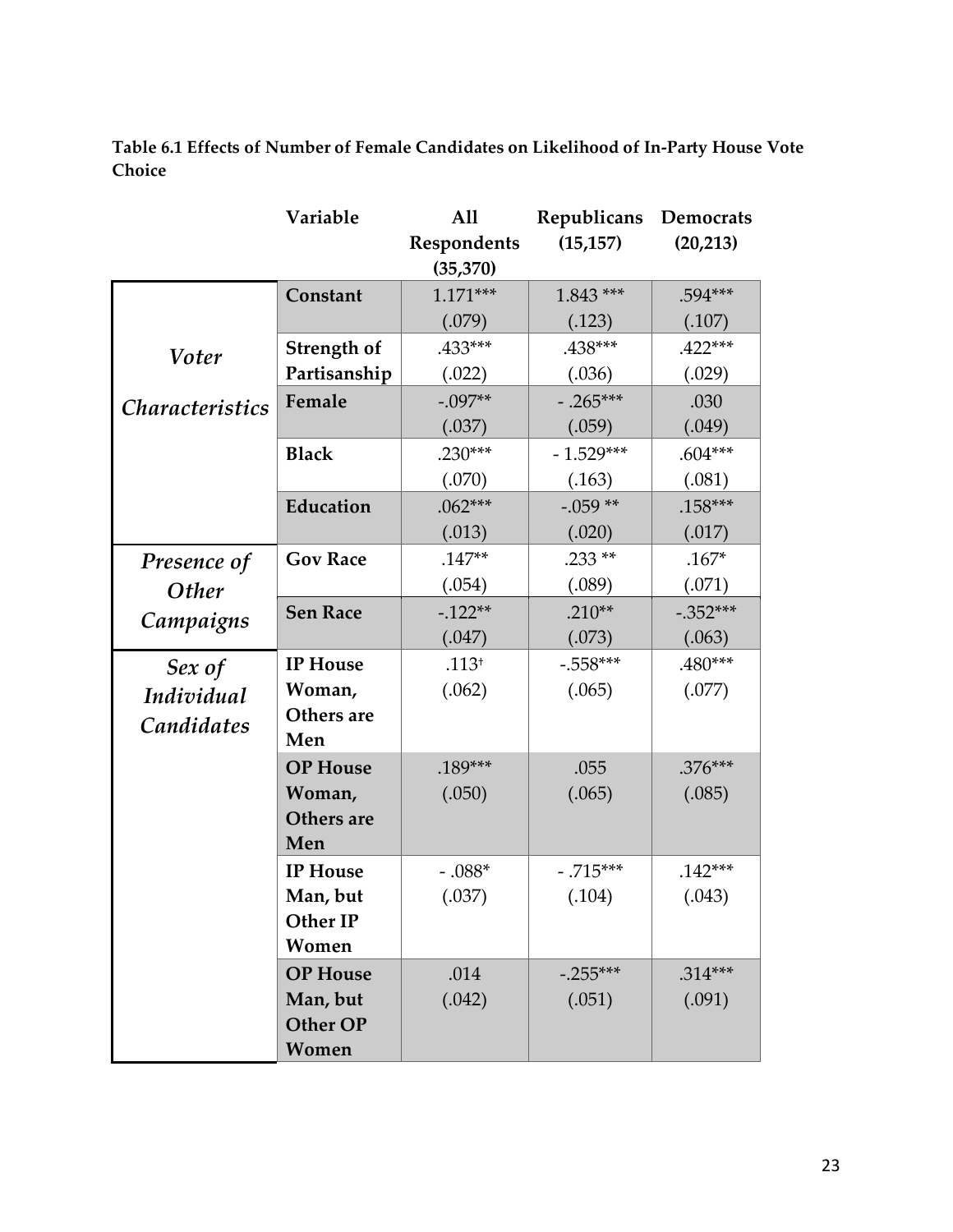| <b>Multiple</b><br><b>Women</b><br>Candidates | <b>IP</b> House<br>Woman +<br>Other<br>Women<br>(Any) | $-.153+$<br>(.089) | $.285^{+}$<br>(.167) | $-464***$<br>(.108) |
|-----------------------------------------------|-------------------------------------------------------|--------------------|----------------------|---------------------|
|                                               | Pseudo-R <sup>2</sup>                                 | .021               | .037                 | .038                |

**Figure 1**



**Can you add confidence intervals? And, clarify that Man and Woman refer to male and female candidates.**